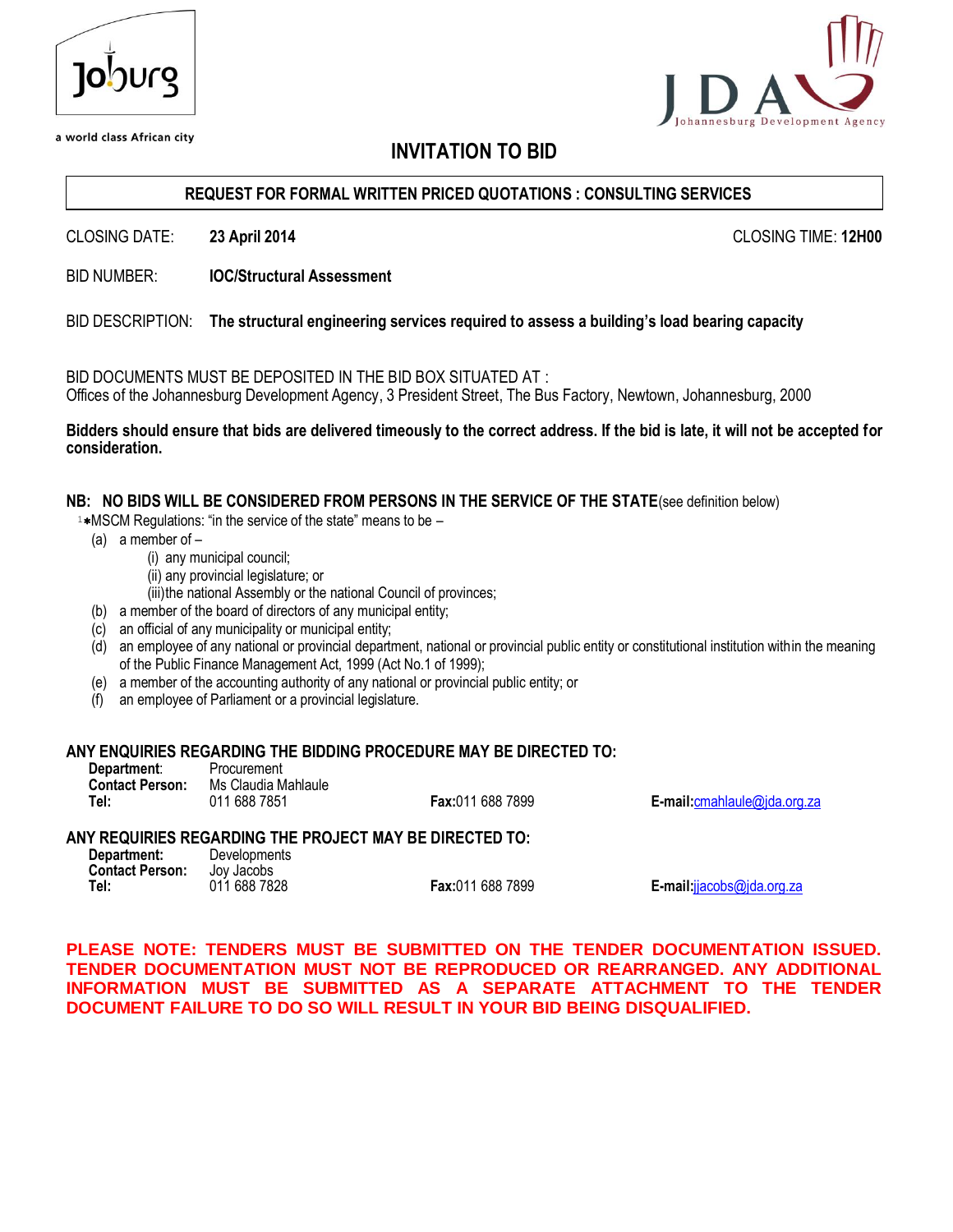# **OFFER**

# THE FOLLOWING PARTICULARS MUST BE FURNISHED **(FAILURE TO DO SO WILL RESULT IN YOUR BID BEING DISQUALIFIED)**

| NAME OF BIDDER                          |  |  |  |
|-----------------------------------------|--|--|--|
| POSTAL ADDRESS                          |  |  |  |
| <b>STREET ADDRESS</b>                   |  |  |  |
| <b>TELEPHONE NUMBER</b>                 |  |  |  |
| <b>CELLPHONE NUMBER</b>                 |  |  |  |
| <b>FACSIMILE NUMBER</b>                 |  |  |  |
| <b>VAT REGISTRATION NUMBER</b>          |  |  |  |
|                                         |  |  |  |
| <b>TOTAL BID PRICE</b>                  |  |  |  |
| TOTAL BID PRICE in words                |  |  |  |
|                                         |  |  |  |
|                                         |  |  |  |
|                                         |  |  |  |
|                                         |  |  |  |
|                                         |  |  |  |
| SIGNATURE OF BIDDER                     |  |  |  |
| CAPACITY UNDER WHICH THIS BID IS SIGNED |  |  |  |
| <b>DATE</b>                             |  |  |  |

# **The following conditions will apply:**

- A valid Tax Clearance Certificate must be submitted, copies or certified copies will not be accepted.
- An original and valid BBBEE status level verification certificate or a certified copy thereof must be submitted.
- A copy of the bidder's current municipal account in the name of the bidder or alternatively in the names of the directors / partners of the bidding entity must be submitted.
- Price(s) quoted must be valid for at least thirty (30) days from date of your offer.
- Price(s) quoted must be firm and must be exclusive of VAT.
- If the price quoted is above R 30 000 (inclusive of VAT), the quotation will be evaluated in terms of the 80/20 preference point system as prescribed in the Preferential Procurement Framework Act (No. 5 of 2000).

# **Failure to comply with these conditions may invalidate your offer.**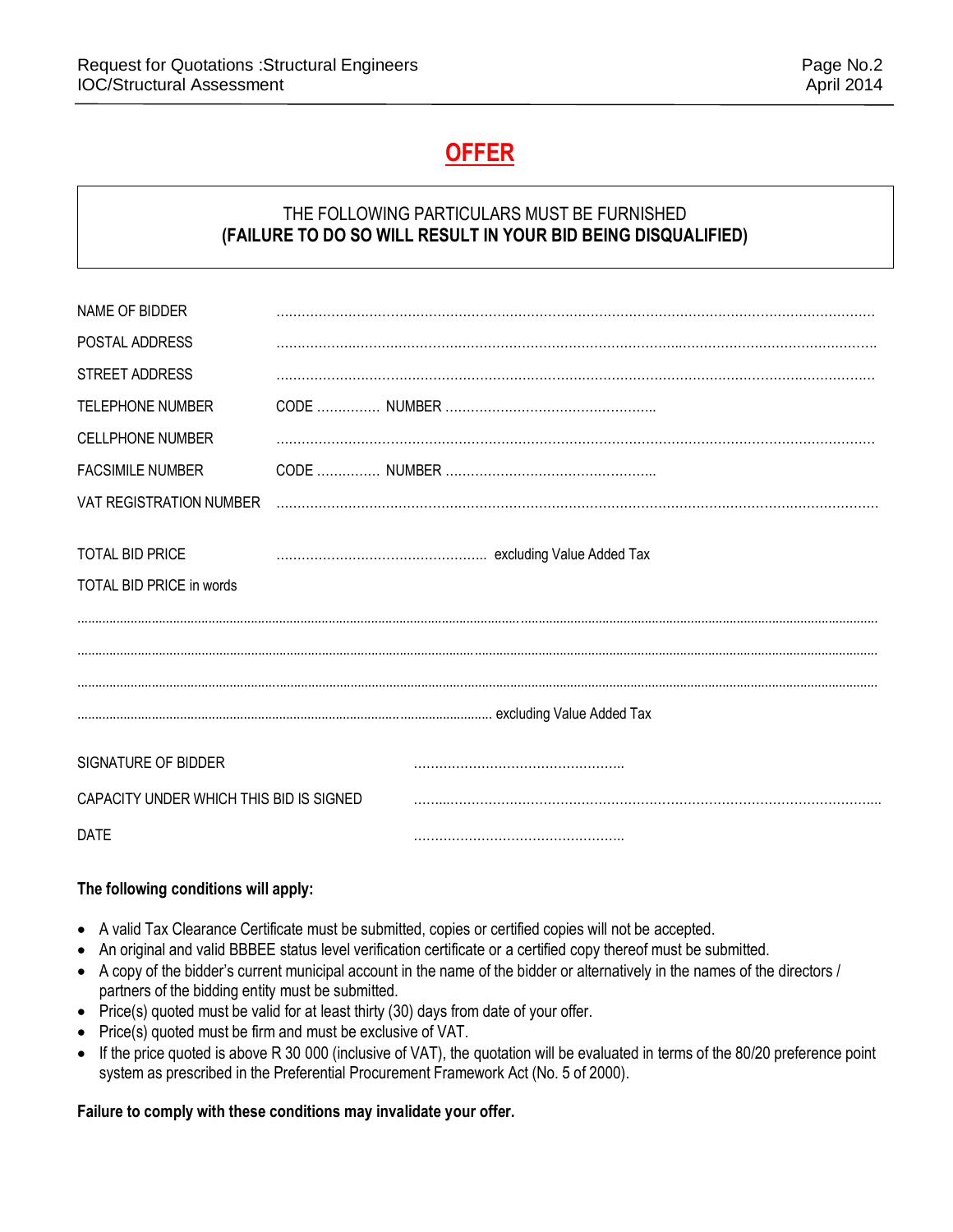#### **REQUEST FOR FORMAL WRITTEN PRICE QUOTATIONS from Structural engineers for the structural assessment of a building's load bearing capacity.**

#### **1. LOCATION**

The building is located within the Johannesburg Central Business District.

#### **2. PROJECT SCOPE OF WORK**

The project involves the installation of additional IT hardware on the third floor of a seventeen story building (with a basement).

The scope of work for the structural engineer is to determine the load bearing capacity of the building and whether additional load can be accommodated on the third floor.

#### **3. DURATION**

The estimated contract period applicable to the appointment of the structural engineer for this assessmentis approximately 10 working days from award.

#### **4. DELIVERABLES AND PRICING**

A report detailing the load bearing capacity of the building and whether additional load can be accommodated on the third floor, as well as recommendations on how to accommodate additional load. A high level costing associated with any recommendations.

**A fixed price is required to render the above. Failure to price as required will result in the quotation being disqualified for non-compliance.**

# **5. PROPOSAL CONTENT**

The bidder's submission must provide the JDA with sufficient information to enable the employer to make a sound and fair evaluation of the proposal. It must clearly indicate the **relevant** previous experience, capability, and capacity of the bidding entity to undertake the project. Theproposal should **use the same item numbers as below**.

The following minimum documentation must be provided :

- 6.1 **THE "OFFER" PAGE MUST BE COMPLETED IN FULL AND SIGNED**.**Any bidder who fails to do so will be disqualified.**
- 6.2 **Tenderers are required to submit a detailed fee proposals based on the requirements set out in item 4 above and to ensure that the final TOTAL FEE IS CORRECTLY TRANSFERRED TO THE "OFFER" PAGE. Any bidder who fails to do so will be disqualified.**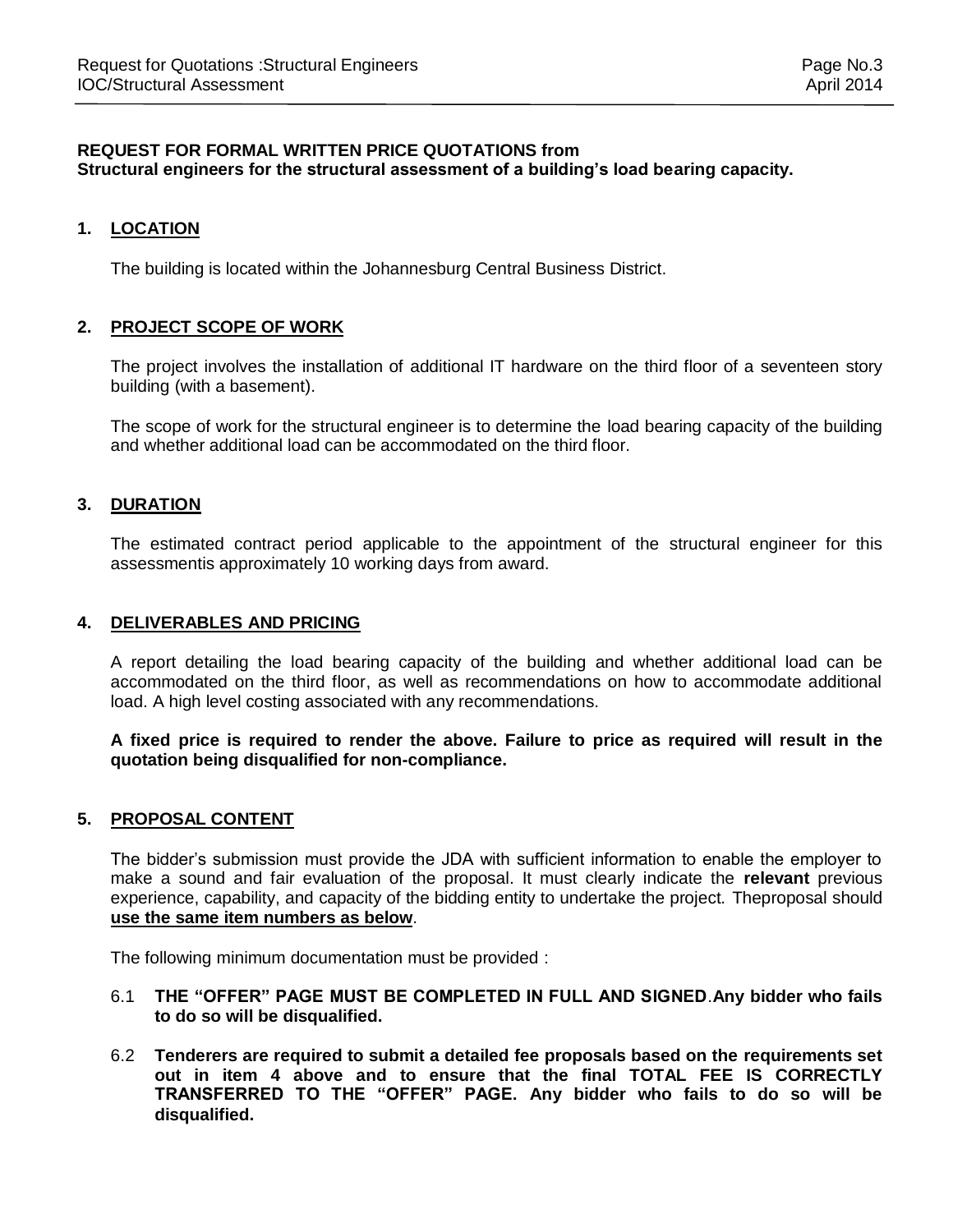#### 6.3 **A valid Tax Clearance Certificate. Any bidder who fails to do so will be disqualified.**

- 6.4 Company registration documents.
- 6.5 An original and valid BBBEE status level verification certificate or a certified copy thereof, substantiating the bidding entities BBBEE rating. Only certificates issued by verification agencies accredited by the South African Accreditation System (SANAS), or by registered auditors approved by the Independent Regulatory Board of Auditors (IRBA) will be accepted.
- 6.6 A certified copyof the bidder's Professional Indemnity Insurance certificate indicating the maximum value per claim in an insurance period, the applicable excess, and the expiry date. A minimum cover of R1m is required for this project.
- 6.7 A copy of the bidding entity's municipal rates account for the month of March 2013 in the name of the bidding entityor alternatively in the names of the directors / partners of the bidding entity. Copies of lease agreements or accounts from a lessor **will notbe accepted.**
- 6.8 A statement from an independent auditor / accountant regarding the tenderer's financial standing to undertake this project **AND** audited financial statements for the past two years.
- 6.9 Details of directors / partners / members and shareholders.
- 6.10 Certificates of membership/s to industry bodies.
- 6.11 A corporate brochure. Alternatively a brief summary of the entity's background.
- 6.12 A schedule of completed contracts of a **similar** nature to this project. The following details **must** be included on the schedule :
	- $\triangleright$  Description of the project
	- $\triangleright$  Service rendered
	- $\triangleright$  Name of employer / client and their representative's contact details
	- $\triangleright$  Cost of the works (project construction value)
	- $\triangleright$  Fee obtained for services
	- $\triangleright$  Date of completion
- 6.13 Provide information on the individuals who will be assigned to**this project (NOT the entire company)**. The following **must** be addressed :
	- $\triangleright$  role/s and responsibility/ieson this project
	- $\triangleright$  relevant qualifications
	- $\triangleright$  number of years of relevant experience in the industry and in the proposed role
	- $\geq$  a percentage estimate of the time planned to be dedicated to this project by each person
	- $\triangleright$  detailed CV's for each member of the team noting their specific relevant project experience [project description, role and responsibilities, project value].
- 6.14 A detailed approach and methodology statement wherein the approach to be followed is clearly outlined. Bidders must also indicate what information will be required to undertake the assessment ie. as-built drawings, etc. This section should show the tenderer's understanding of the process and input required towards the completion of the required services.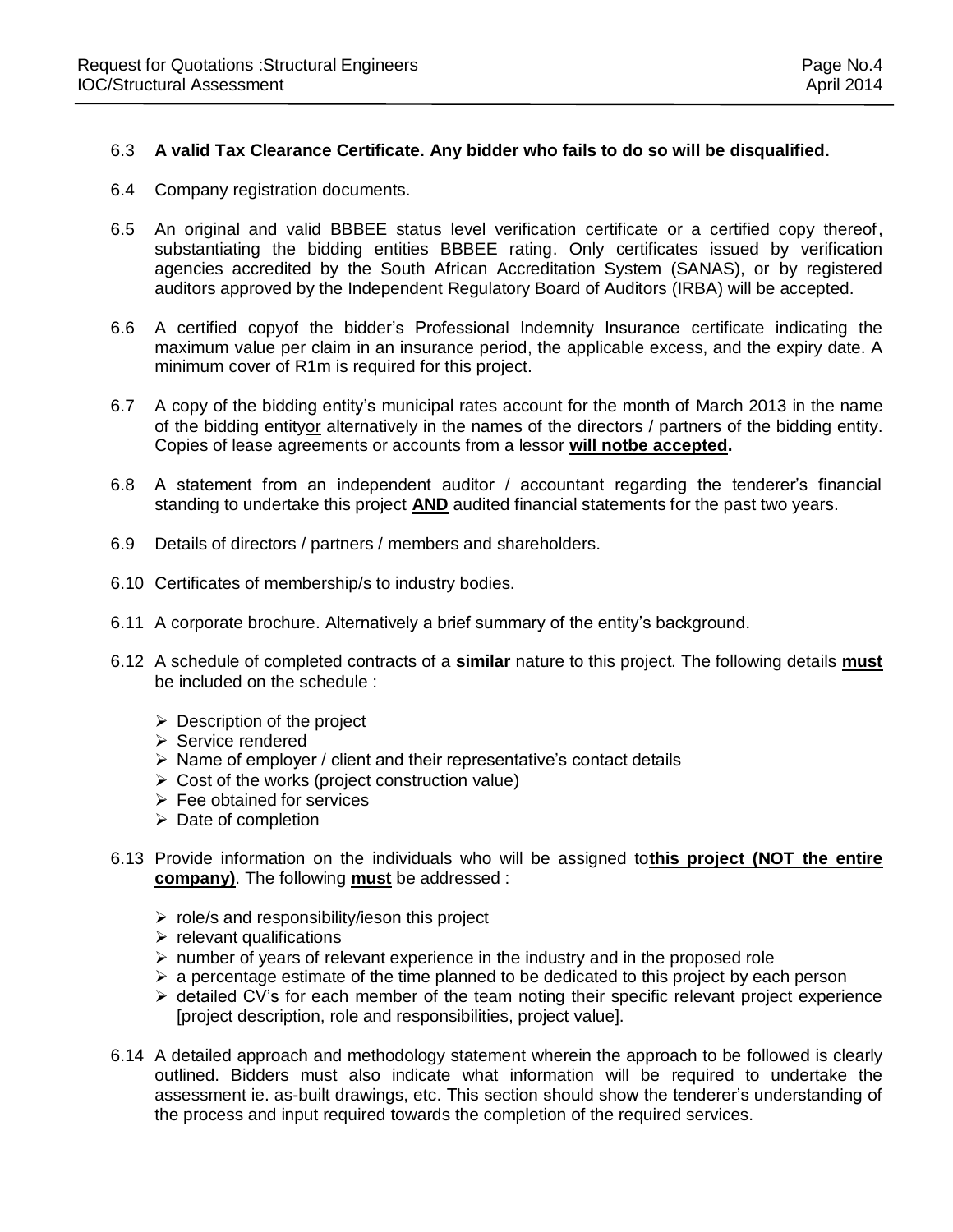- 6.15 A preliminary programme that identifies key elements and the anticipated duration.
- 6.16 A forecast of monthly expenditure for the duration of the project. The forecast must take cognisance of all the costs to be incurred on the project, including specialist investigations where required. Not applicable for this RFQ.
- 6.17 The forms A to E annexed, must be scrutinized, completed in full and submitted together with your quotation.
- 6.18 Tenderers are to submit 2 copies of their proposal (1 original plus 1 copy).

#### **Failure to comply with the requirements in item 6 will result in tenderers been negatively scored for responsiveness or disqualified for non-compliance.**

#### **Note for consortium and joint ventures**

- The items in item 6 above are to be addressed and completed by **EACH** member of the consortium or joint venture.
- An agreement between all parties of the consortium or joint venture is to accompany the tender submission.
- A lead consultant is to be appointed and noted in the submission.

**Failure to comply with these conditions may invalidate your offer.**

#### **7. ASSESSMENT CRITERIA**

Submissions will be evaluated on the criteria to follow :

- Technical
- Price / BBBEE
- Risk Tolerance
- Interviews

#### **7.1 Technical**

The technical assessment is based on the criteria set-out below :

- 7.1.1 compliance: tenderers will be disqualified for failure to attach an original and valid tax clearance certificate, for failure to complete the OFFER page in full, and for failure to submit a price as requested (refer 6.1, 6.2, and 6.3 above).
- 7.1.2 responsiveness: tenderers will be assessed on the completeness and quality of the information requested in item 6 above (excluding points numbered 6.1, 6.2, and 6.3as these are assessed under 7.1.1 above).
- 7.1.3 capability: refers to the qualifications and previous relevant experience of the proposed team members (refer6.13 above). The information provided will be evaluated in the context of the requirements of the proposed project.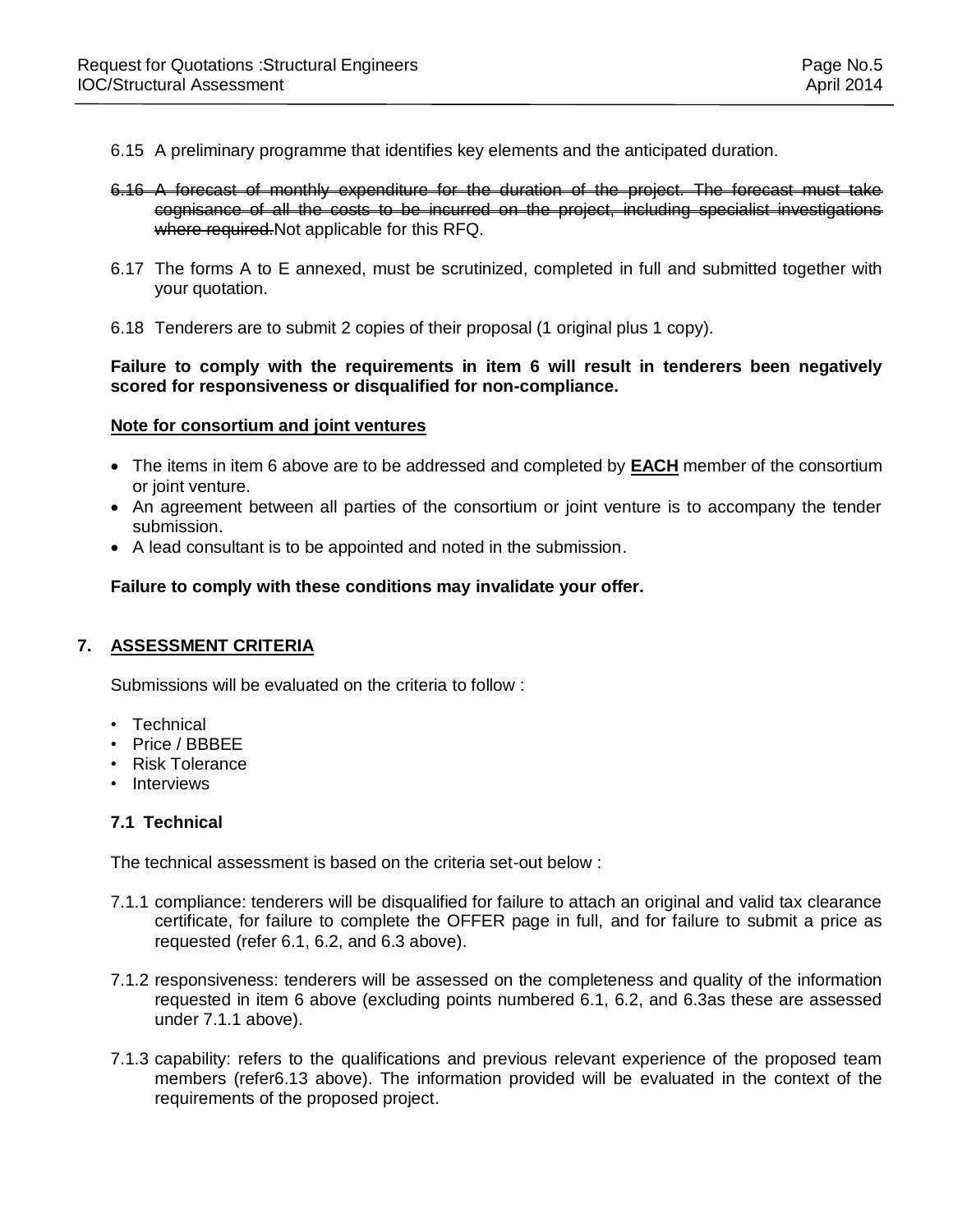- 7.1.4 previous experience: refers to the bidder's past experience in delivering projects of a similar nature to the one being tendered for, in the timeline specified(refer 6.12 above). Other criteria that will be considered in this category are found in Annexure A items 2, 3, 4.
- 7.1.5 capacity: relates to the bidder's ability to deliver the project on time, within budget, and according to the required specification. Accordingly the bidder's current commitments (refer Annexure A item 9), availability of suitably qualified professionals to execute the works (refer 6.12 above and Annexure A items 6 and 7) will be considered, as well as the tenderers financial standing (refer 6.8 above and Annexure A item 8).

In addition, the technical appraisal will consider soundness of methodology to be employed in tackling scope of work (refer 6.13 and 6.14).

### **7.2 Price and Empowerment**

Having completed a technical evaluation, the procedure for the evaluation of technically qualifying tenders is Method 2 (Price and Preferences). The Preference Point System assigns a score to each tenderer based on the tender price and on the tenderer's BBBEE status. These scores are combined to determine an overall score for the tender. The tender with the highest score will be considered for acceptance.

The Preference Point System will be applied as follows :

- $\triangleright$  For tenders up to R1 million
	- 80 points are assigned to price
	- Up to 20 points are assigned to BBBEE status per the table under item 7.2.1
- $\triangleright$  Points scored will be rounded off to the nearest 2 decimal places

#### 7.2.1 Points awarded for BBBEE status level

Points will be awarded for empowerment (BBBEE), in accordance with the Preferential Procurement Regulations 2011 published in Government Gazette No. 34350 dated 8 June 2011. The table overleaf is applicable in this regard :

| <b>B-BBEE Status Level</b>          | Number of Points            |
|-------------------------------------|-----------------------------|
| Of Contributor                      | Tenders up to R1<br>million |
|                                     | 20                          |
| 2                                   | 18                          |
| 3                                   | 16                          |
| 4                                   | 12                          |
| 5                                   | 8                           |
| 6                                   | 6                           |
|                                     |                             |
| Զ                                   | 2                           |
| <b>Non-Compliant</b><br>contributor |                             |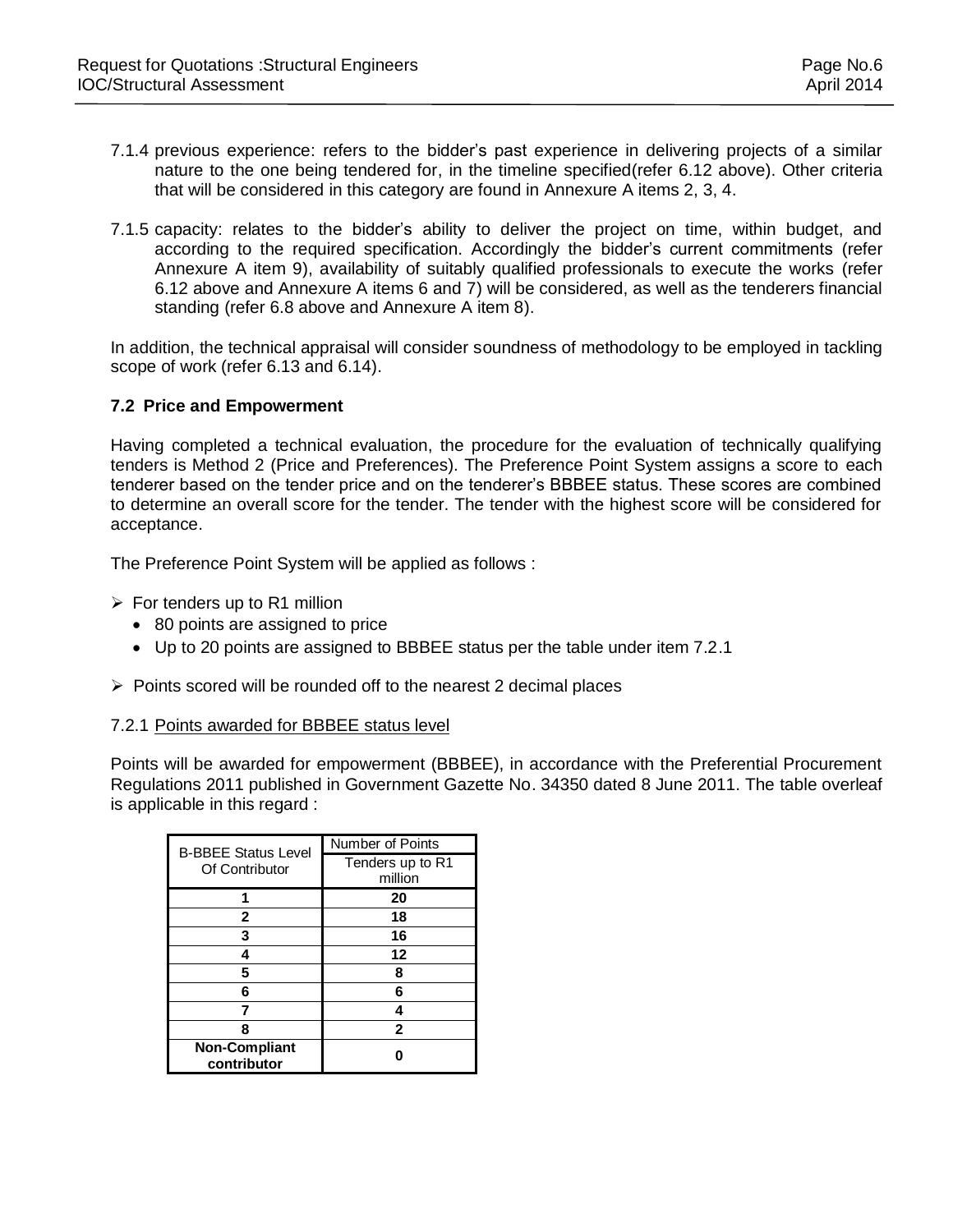Notes :

- 7.2.1.1 "B-BBEE status level of contributor" means the B-BBEE status received by a measured entity based on its overall performance using the relevant scorecard contained in the Codes of Good Practice on Black Economic Empowerment, issued in terms of section 9(1) of the Broad-Based Black Economic Empowerment Act ( Act No.53 of 2003).
- 7.2.1.2 Tenderers must submit their original and valid B-BBEE status level verification certificate or a certified copy thereof, substantiating their B-BBEE rating. Certificates issued by either verification agencies accredited by the South African Accreditation System (SANAS) or by registered auditors approved by the Independent Regulatory Board for Auditors (IRBA) are acceptable.
- 7.2.1.3 Bidders with annual total revenue of R5 million or less qualify as exempted and must submit a certificate ; issued by a registered auditor, accounting officer or an accredited verification agency.
- 7.2.1.4 The submission of such certificates must comply with the requirements of instructions and guidelines issued by the National Treasury and be in accordance with notices published by the Department of Trade and Industry in the Government Gazette.
- 7.2.1.5 A trust, consortium or joint venture will qualify for points for their B-BBEE status level as a legal entity, provided that the entity submits their B-BBEE status level certificate.
- 7.2.1.6 A trust, consortium or joint venture will qualify for points for their B-BBEE status level as an unincorporated entity, provided that the entity submits their consolidated B-BBEE scorecard as if they were a group structure and that such a consolidated B-BBEE scorecard is prepared for every separate tender.
- 7.2.1.7 A person will not be awarded points for B-BBEE status level if it is indicated in the tender documents that such a tenderer intends sub-contracting more than 25% of the value of the contract to any other enterprise that does not qualify for at least the points that such a tenderer qualifies for.
- 7.2.1.8 A person awarded a contract will not be permitted to sub-contract more than 25% of the value of the contract to any other enterprise that does not have an equal or higher B-BBEE status level than the person concerned.

# 7.2.2 Formula for scoring tender price

The following formula will be used to calculate the points for price.

$$
P_s = X [1 - (Pt - P_{min})]
$$

**Pmin**

**Where** 

**Ps=** Points scored for comparative price of tender under consideration

**Pt=** Comparative price of tender under consideration

**Pmin**= Comparativeprice of lowest acceptable tender

**X = Points** assigned to price

7.2.3 The total preference points for a tender are calculated with the formula

**PP = P<sup>s</sup> + Pbee**Where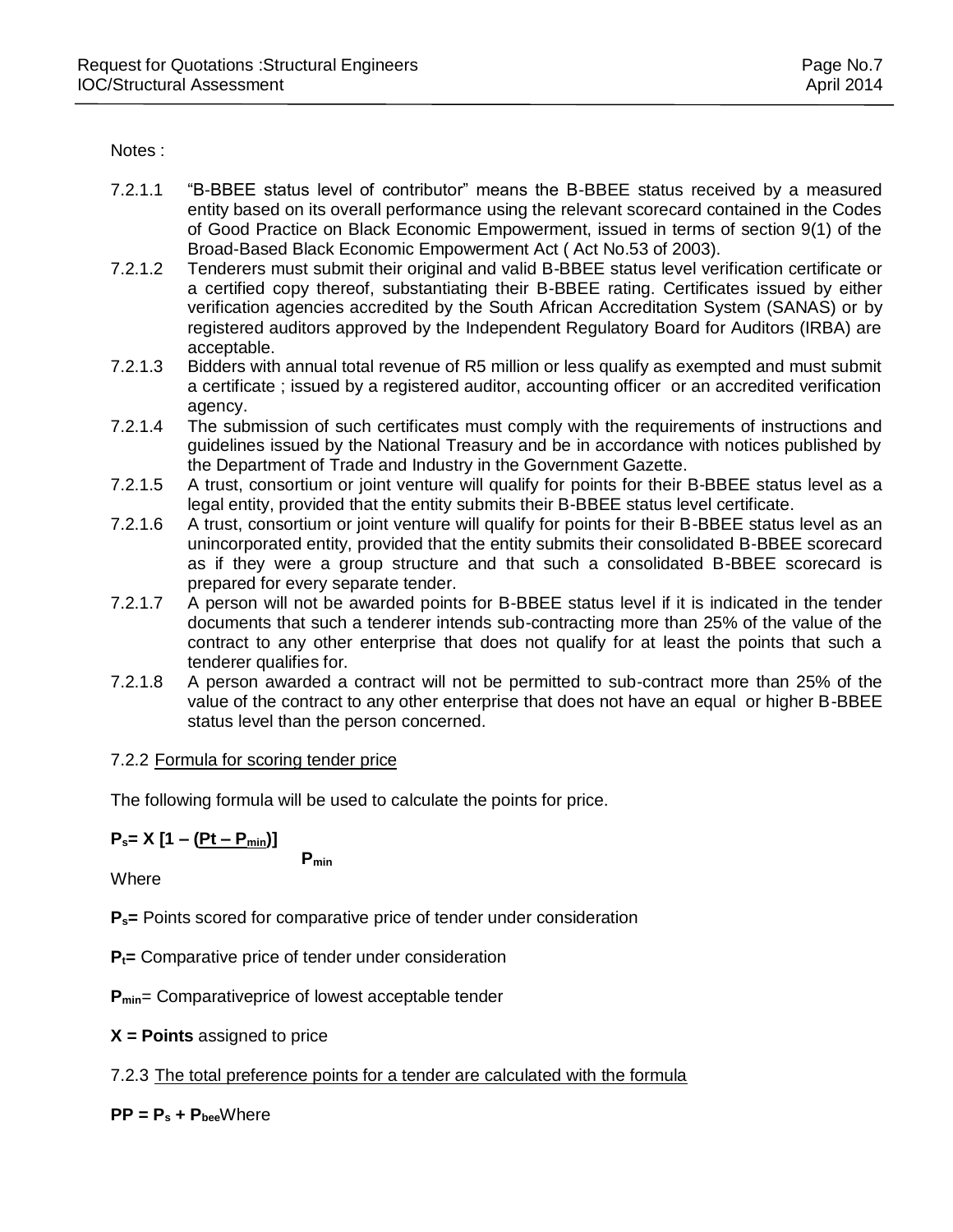**PP** is the total number of preference points scored by the tenderer **Ps**is the points scored for the comparative price of the tenderer, and **Pbee** is the number of points awarded to the tenderer based on his certified B-BBEE status level

### **7.3 Risk Tolerance**

The JDA has adopted a Risk Tolerance Framework (RTF) which enjoins the JDA to consider its risk exposure to contractors/ service providers in terms of the number of contracts awarded to a single contractor/service provider in a particular year.

In terms of the Risk Tolerance Framework, the JDA determines the risk exposure as excessive in instances where the value of the contracts are:

- 1. The greater of R2 million or four contracts/ projects in the current financial year or
- 2. The greater of R3 million or six contracts/projects over two financial years (current year and previous financial year).

A risk analysis shall be undertaken on the bidder with the highest number of points obtained, to determine whether the tenderer does not exceed the JDA's risk framework criteria as stated above. In other words, whether it falls within the ambit of the Risk Tolerance Framework as acceptable.

JDA reserves the right to award a contract to a bidder who has exceeded the threshold as stated above.

#### **7.4 Interviews**

Shortlisted bidders **may be** requested to attend interviews and the outcome of the interviews **may** result in the scores being altered.

#### **8. CLOSING DATE, TIME AND VENUE FOR SUBMISSIONS**

The words :"**IOC/Structural Assessment**"must be written / typed clearly on the envelope.

The envelope must be deposited in the tender box at the **Johannesburg Development Agency, Ground Floor, The Bus Factory, 3 President Street, Newtown** only between the hours of 08H00 and 12H00**.** 

#### **The Tender closes at 12h00 on Wednesday 23 rd April 2014.**

Envelopes will be stamped on receipt. There will be a public opening of tenders.

#### **NO LATE / TELEPHONIC / FAXED / POSTAL TENDERS WILL BE ACCEPTED OR CONSIDERED**.

The Johannesburg Development Agency's selection of qualifying tenders shall be in the Johannesburg Development Agency's sole discretion and shall be final. The Johannesburg Development Agency does not bind itself to accept any particular tender and no correspondence will be entered into.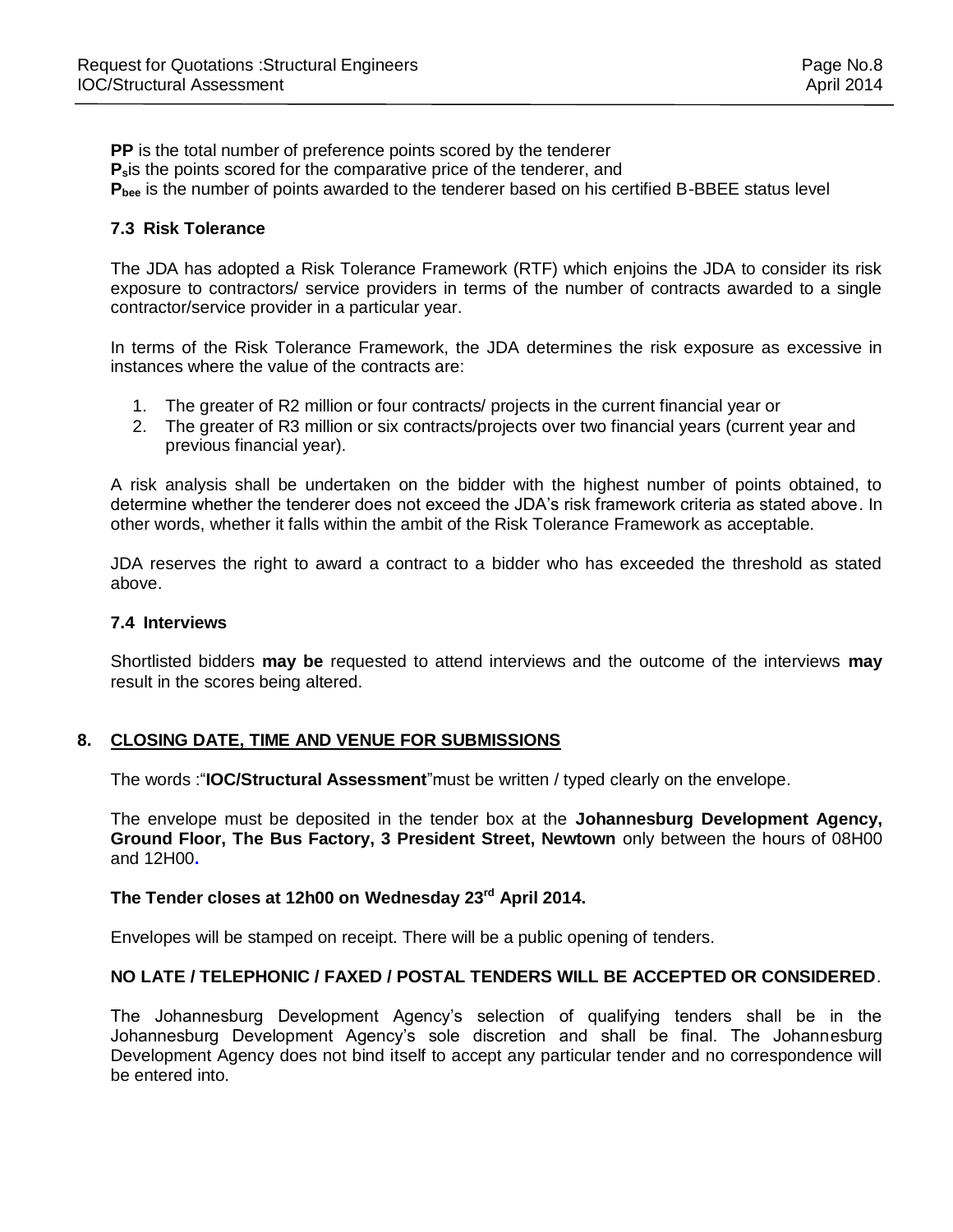Unsuccessful bidders will have the opportunity to query the award or decision within 14 days from the day of notification.

Queries can be addressed in writing to: Joy Jacobs[:jjacobs@jda.org.za](mailto:cmahlaule@jda.org.za)

#### **To all our stakeholders**

### **RE: The channels of reporting fraudulent and Corrupt Activities**

The JDA has a **zero-tolerance approach to Fraud, Theft, Corruption, Maladministration, and Collusion** by suppliers with employees. To reinforce this commitment, we have added more channels to report any Fraudulent and Corrupt activities.

We encourage all people doing business with the Johannesburg Development Agency to report any corrupt or illegal practice.

### **Anyone can report fraudulent and corrupt activities through one of the following channels:**

- **1. Free confidential Ethics Line: 0800 555 836 (24 hour, seven days a week)**
- **2. E-Mail address: [fraud@kpmg.co.za](mailto:fraud@kpmg.co.za)**
- **3. Confidential fax line: 0800 200 796**
- **4. Posted free-of-charge to : KPMG Hotpots, BNT371, P O Box 14671, Sinoville, 0129**



Let's join hands to take up the Fight against Fraud and Corruption in our society.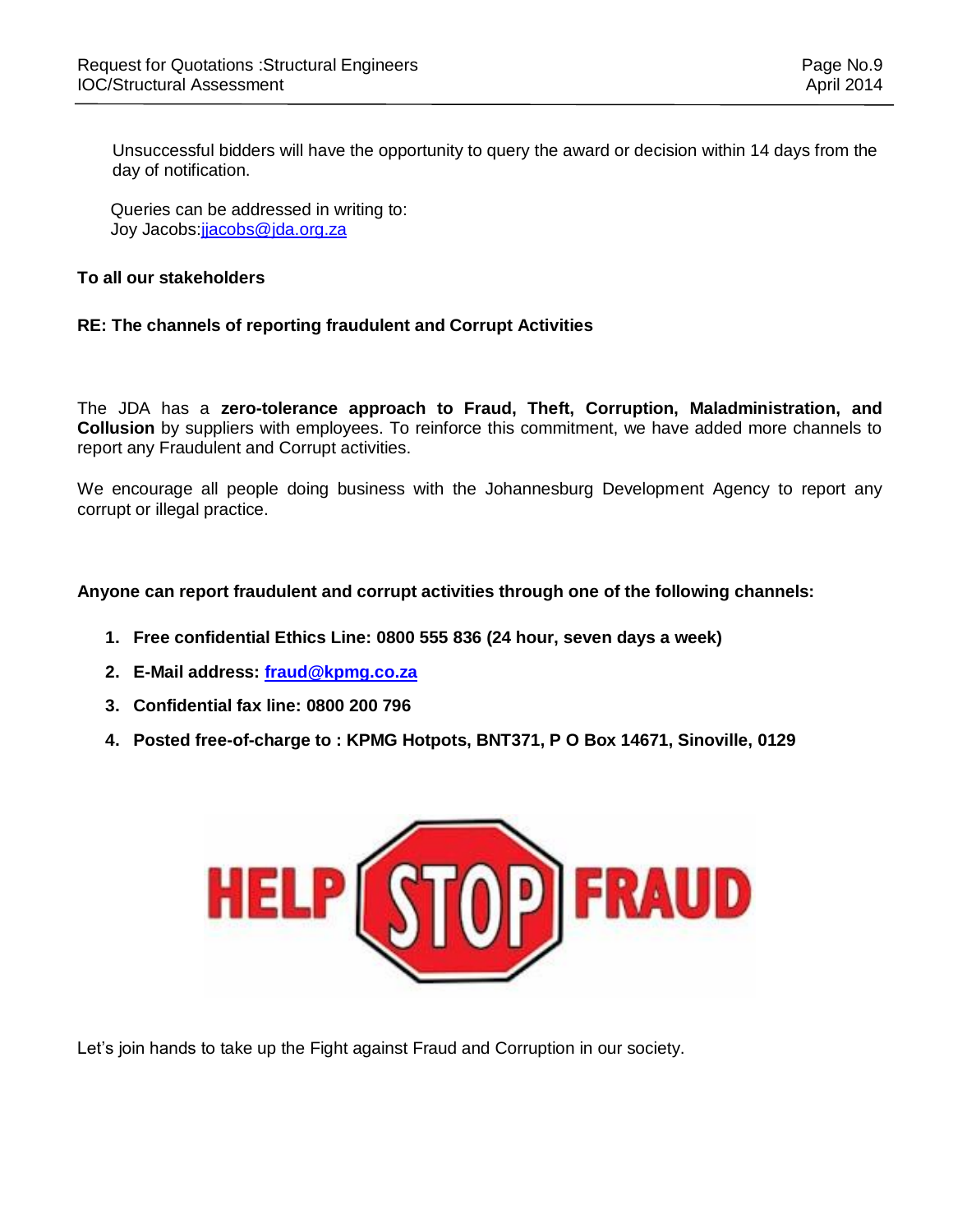# **ANNEXURE A :BUSINESS DECLARATION**

|    | <b>Tender/RFP Number</b>                                                        |                                                                                                                  |
|----|---------------------------------------------------------------------------------|------------------------------------------------------------------------------------------------------------------|
|    | <b>Tender/RFP Description</b>                                                   |                                                                                                                  |
|    | <b>Name of Company</b>                                                          |                                                                                                                  |
|    | <b>Contact Person</b>                                                           |                                                                                                                  |
|    | <b>Postal Address</b>                                                           |                                                                                                                  |
|    |                                                                                 |                                                                                                                  |
|    | <b>Physical Address</b>                                                         |                                                                                                                  |
|    |                                                                                 |                                                                                                                  |
|    | <b>Telephone Number</b>                                                         |                                                                                                                  |
|    | <b>Fax Number</b>                                                               |                                                                                                                  |
|    | <b>Cell Number</b>                                                              |                                                                                                                  |
|    | <b>E-mail Address</b>                                                           |                                                                                                                  |
|    | <b>Company/enterprise Income</b><br><b>Tax Reference Number</b><br>partnership) | (Insert personal income tax number if a one person business and personal income tax numbers of all partners if a |
|    |                                                                                 |                                                                                                                  |
|    |                                                                                 |                                                                                                                  |
| 1. | Type of firm                                                                    |                                                                                                                  |
|    | $\Box$ Partnership                                                              |                                                                                                                  |
|    | $\Box$ One person business/sole trader                                          |                                                                                                                  |

□ Close corporation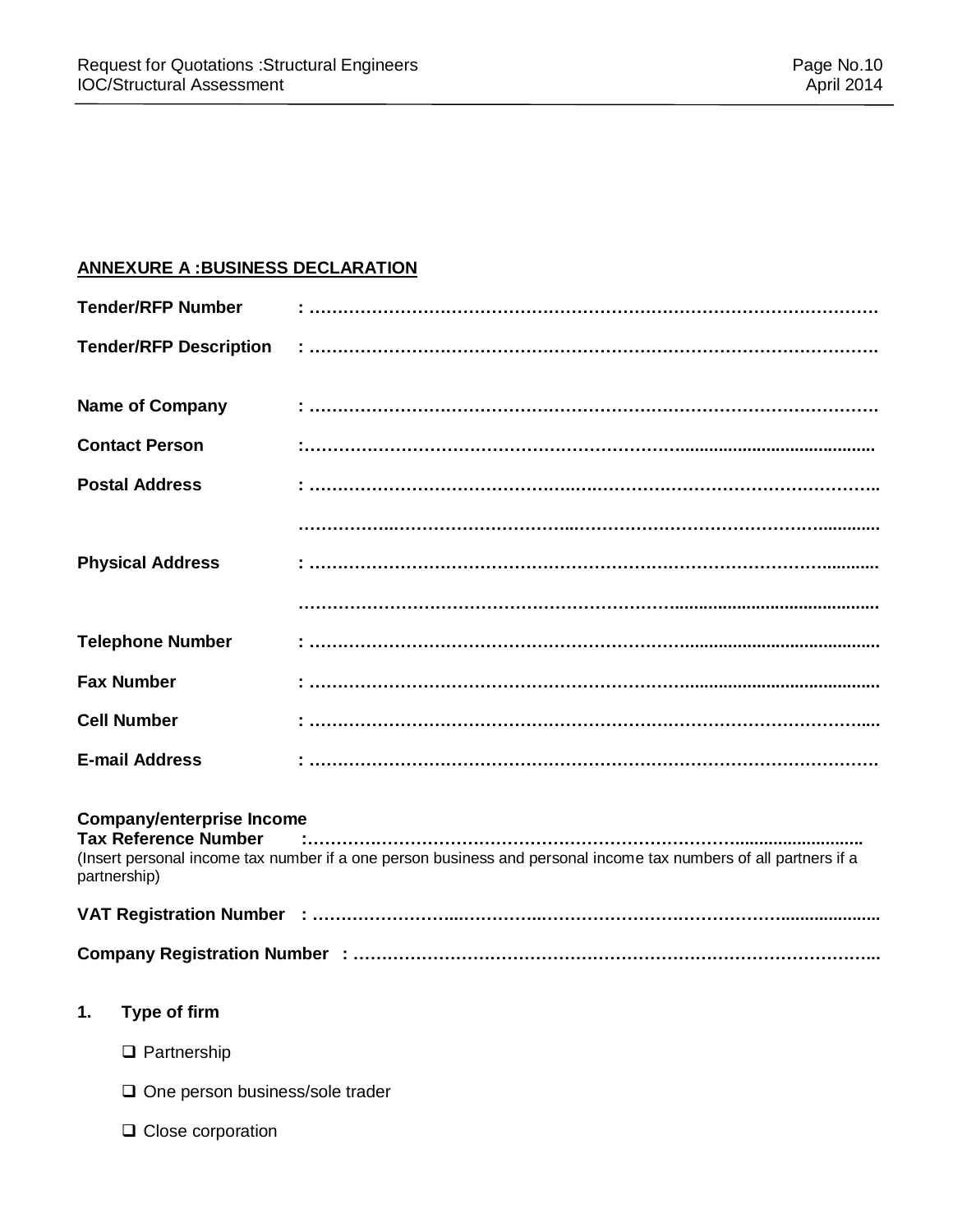|    | $\Box$ Public company                                                                                                                                                               |
|----|-------------------------------------------------------------------------------------------------------------------------------------------------------------------------------------|
|    | $\Box$ Private company                                                                                                                                                              |
| 2. | (Tick one box)<br><b>Principal business activities</b>                                                                                                                              |
|    |                                                                                                                                                                                     |
|    |                                                                                                                                                                                     |
|    |                                                                                                                                                                                     |
| 3. |                                                                                                                                                                                     |
| 4. | Detail all trade associations/professional bodies in which you have membership                                                                                                      |
|    |                                                                                                                                                                                     |
|    |                                                                                                                                                                                     |
|    |                                                                                                                                                                                     |
| 5. | Did the firm exist under a previous name?                                                                                                                                           |
|    | $\Box$ Yes<br>$\square$ No                                                                                                                                                          |
|    | (Tick one box)                                                                                                                                                                      |
|    |                                                                                                                                                                                     |
| 6. | How many permanent staff members are employed by the firm:                                                                                                                          |
|    | <b>Full Time</b><br><u>: </u>                                                                                                                                                       |
|    | Part Time :                                                                                                                                                                         |
| 7. | In the case of a firm which renders services for different disciplines, how many permanent<br>staff members are employed by the firm in the discipline for which you are tendering: |
|    | <b>Full Time</b><br><u>: </u>                                                                                                                                                       |
|    | <b>Part Time</b><br>.<br>.                                                                                                                                                          |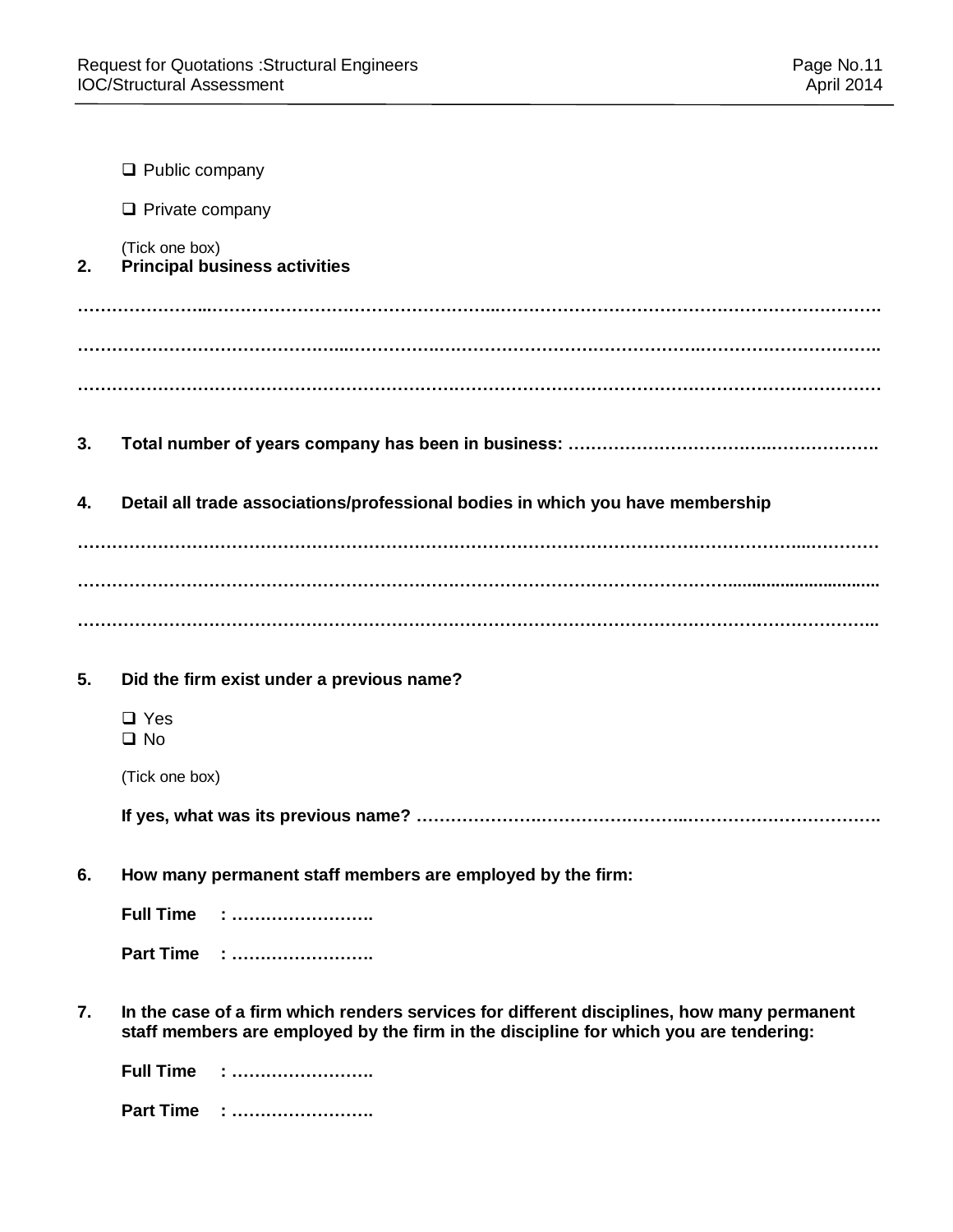**8. What is the enterprise's annual turnover for the last two years and what is the estimated turnover of current commitments from 1 July 2013 to 30 June 2014 (excl. VAT):** 

| R | Year |
|---|------|
| R | Year |
| R | Year |

**9. List all contracts which your company is engaged in and have not yet completed:**

| <b>CONTRACT</b><br><b>DESCRIPTION</b> | <b>LOCATION</b> | <b>COMPANY/</b><br><b>EMPLOYER</b> | <b>PROJECT</b><br><b>VALUE</b> | <b>ESTIMATED</b><br><b>FEES</b> | <b>EXPECTED</b><br><b>COMPLETION</b><br>(MONTH &<br>YEAR) |
|---------------------------------------|-----------------|------------------------------------|--------------------------------|---------------------------------|-----------------------------------------------------------|
|                                       |                 |                                    |                                |                                 |                                                           |
|                                       |                 |                                    |                                |                                 |                                                           |
|                                       |                 |                                    |                                |                                 |                                                           |
|                                       |                 |                                    |                                |                                 |                                                           |
|                                       |                 |                                    |                                |                                 |                                                           |
|                                       |                 |                                    |                                |                                 |                                                           |
|                                       |                 |                                    |                                |                                 |                                                           |
|                                       |                 |                                    |                                |                                 |                                                           |
|                                       |                 |                                    |                                |                                 |                                                           |
|                                       |                 |                                    |                                |                                 |                                                           |

#### **10. Banking details**

I/We hereby request and authorise you to pay any amounts which may accrue to me/us to the credit of my/our account with the mentioned bank.

I/We understand that the credit transfers hereby authorised will be processed by computer through a system known as the *"ACB Electronic Fund Transfer Service"* and

I/We also understand that no additional advice of payment will be provided by my/our bank, but details of each payment will be printed on my/our bank statement or any accompanying voucher.

This authority may be cancelled by me/us giving **30 days** notice in writing.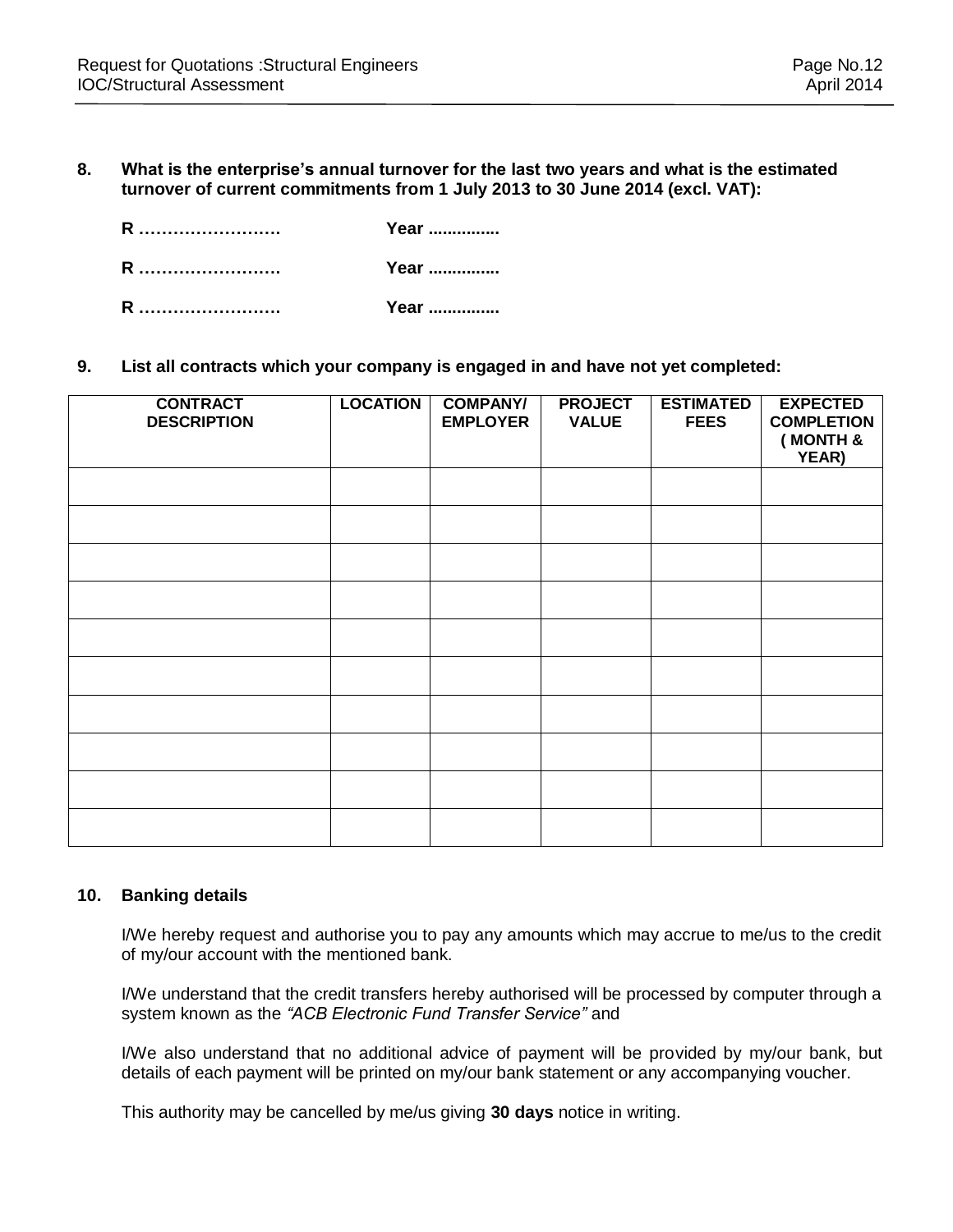| <b>BANK</b>            |  |
|------------------------|--|
| <b>BRANCH</b>          |  |
| <b>BRANCH CODE</b>     |  |
| <b>ACCOUNT NUMBER</b>  |  |
| <b>ACCOUNT HOLDER</b>  |  |
| <b>TYPE OF ACCOUNT</b> |  |
| <b>CONTACT PERSON</b>  |  |
| <b>CONTACT NUMBER</b>  |  |

**PLEASE INCLUDE AN ORIGINAL SIGNED AND STAMPED LETTER FROM THE BANK CONFIRMING** *THE COMPNAY'S BANKING DETAILS. NOTE THAT PHOTOSTAT COPIES AND LETTERS BEARING ELECTRONIC SIGNATURES WILL NOT BE ACCEPTABLE.*

**The undersigned, who warrants that he/she is duly authorised to do so on behalf of the company, affirms that the information furnished in response to this request for proposal is true and correct :**

| <b>SIGNATURE</b>    |  |  |  |  |
|---------------------|--|--|--|--|
| <b>NAME IN FULL</b> |  |  |  |  |
| <b>CAPACITY</b>     |  |  |  |  |
|                     |  |  |  |  |
| <b>DATE</b>         |  |  |  |  |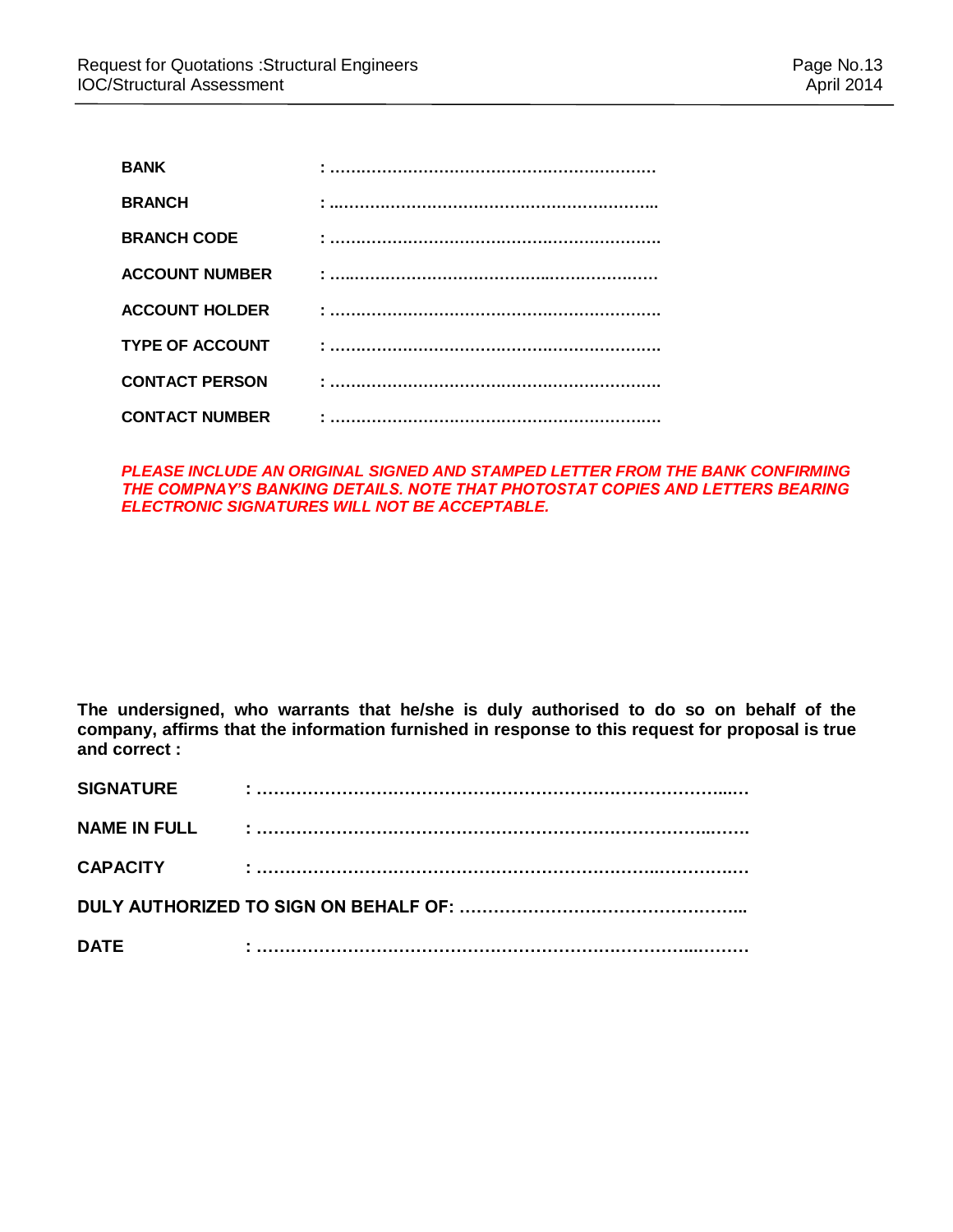# **COMPANY STAMP**

# **ANNEXURE B :DECLARATION OF INTEREST**

- 1. No bid will be accepted from persons in the service of the state\*.
- 2. Any person, having a kinship with persons in the service of the state, including a blood relationship, may make an offer or offers in terms of this invitation to bid. In view of possible allegations of favouritism, should the resulting bid, or part thereof, be awarded to persons connected with or related to persons in service of the state, it is required that the bidder or their authorised representative declare their positionin relation to the evaluating/adjudicating authority.

| 3.  | In order to give effect to the above, the following questionnaire must be completed and submitted with the bid.                                                         |  |
|-----|-------------------------------------------------------------------------------------------------------------------------------------------------------------------------|--|
| 3.1 |                                                                                                                                                                         |  |
| 3.2 |                                                                                                                                                                         |  |
| 3.3 |                                                                                                                                                                         |  |
| 3.4 |                                                                                                                                                                         |  |
| 3.5 |                                                                                                                                                                         |  |
| 3.6 |                                                                                                                                                                         |  |
| 3.7 | The names of all directors / trustees / shareholders / members, their individual identity numbers and state<br>employee numbers must be indicated in paragraph 4 below. |  |
| 3.8 | Are you presently in the service of the state*<br>YES / NO                                                                                                              |  |
|     | If yes, furnish particulars                                                                                                                                             |  |
|     |                                                                                                                                                                         |  |
|     |                                                                                                                                                                         |  |
| 3.9 | Have you been in the service of the state for the past twelve months?<br>YES / NO                                                                                       |  |
|     | If yes, furnish particulars                                                                                                                                             |  |
|     |                                                                                                                                                                         |  |
|     |                                                                                                                                                                         |  |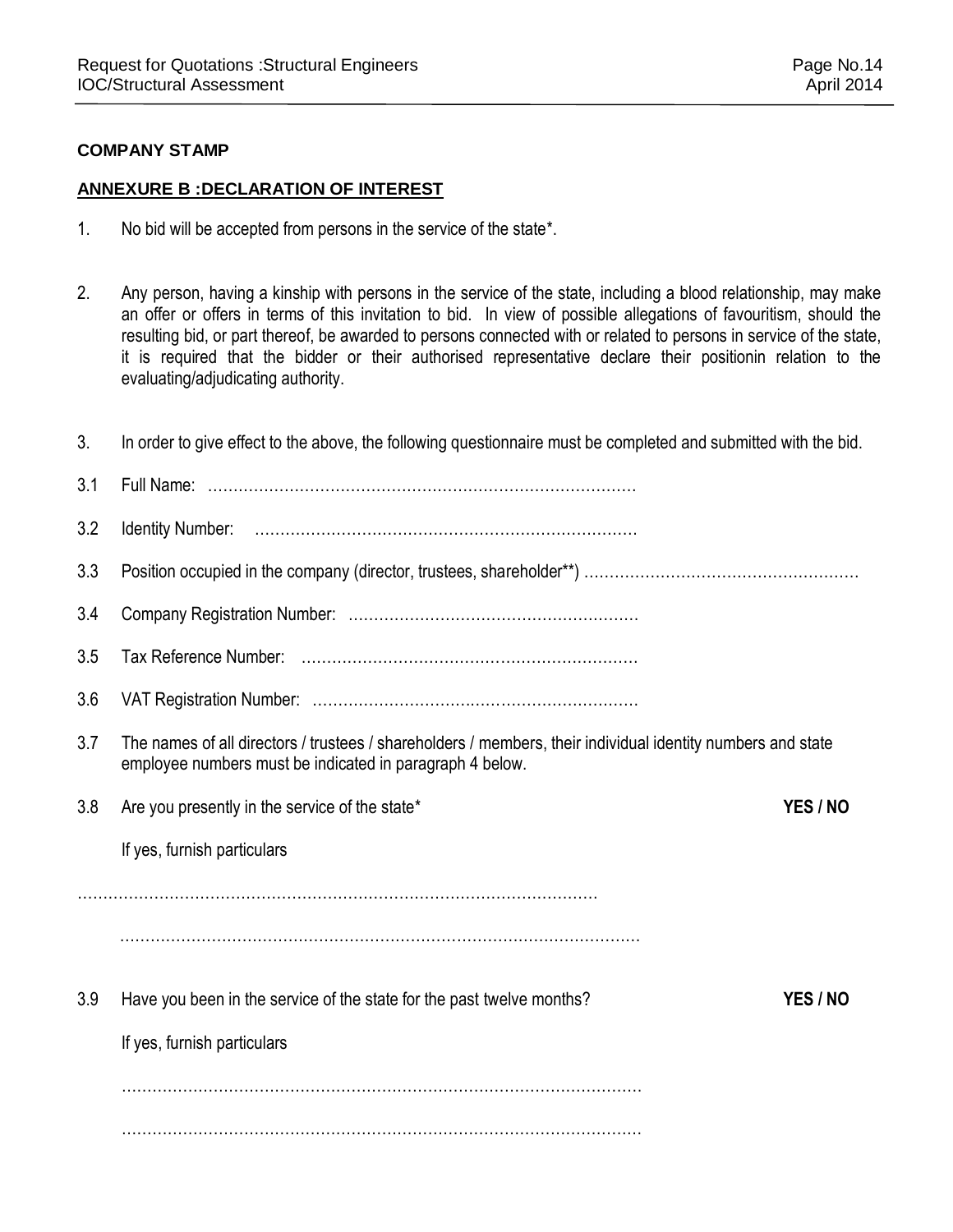3.10 Do you, have any relationship (family, friend, other) with persons in the service of the state and who may be involved with the evaluation and or adjudication of this bid? *YES / NO* If yes, furnish particulars ………………………………………………………………………………………… ………………………………………………………………………………………… 3.11 Are you, aware of any relationship (family, friend, other) between any other bidder and any persons in the service of the state who may be involved with the evaluation and or adjudication of this bid? **YES / NO** If yes, furnish particulars ………………………………………………………………………………………… ………………………………………………………………………………………… 3.12 Are any of the company's directors, trustees, managers, principle shareholders or stakeholders in service of the state? **YES / NO** If yes, furnish particulars ………………………………………………………………………………………… ………………………………………………………………………………………… 3.13 Are any spouse, child or parent of the company's directors, trustees, managers, principle shareholders or stakeholders in serviceof the state? **YES / NO** If yes, furnish particulars ………………………………………………………………………………………… ………………………………………………………………………………………… 3.14 Do you or any of the directors, trustees, managers, principle shareholders or stakeholders of this company have any interest in any other related companies or businesses whether or not they are bidding for this contract? **YES / NO** If yes, furnish particulars ………………………………………………………………………………………… …………………………………………………………………………………………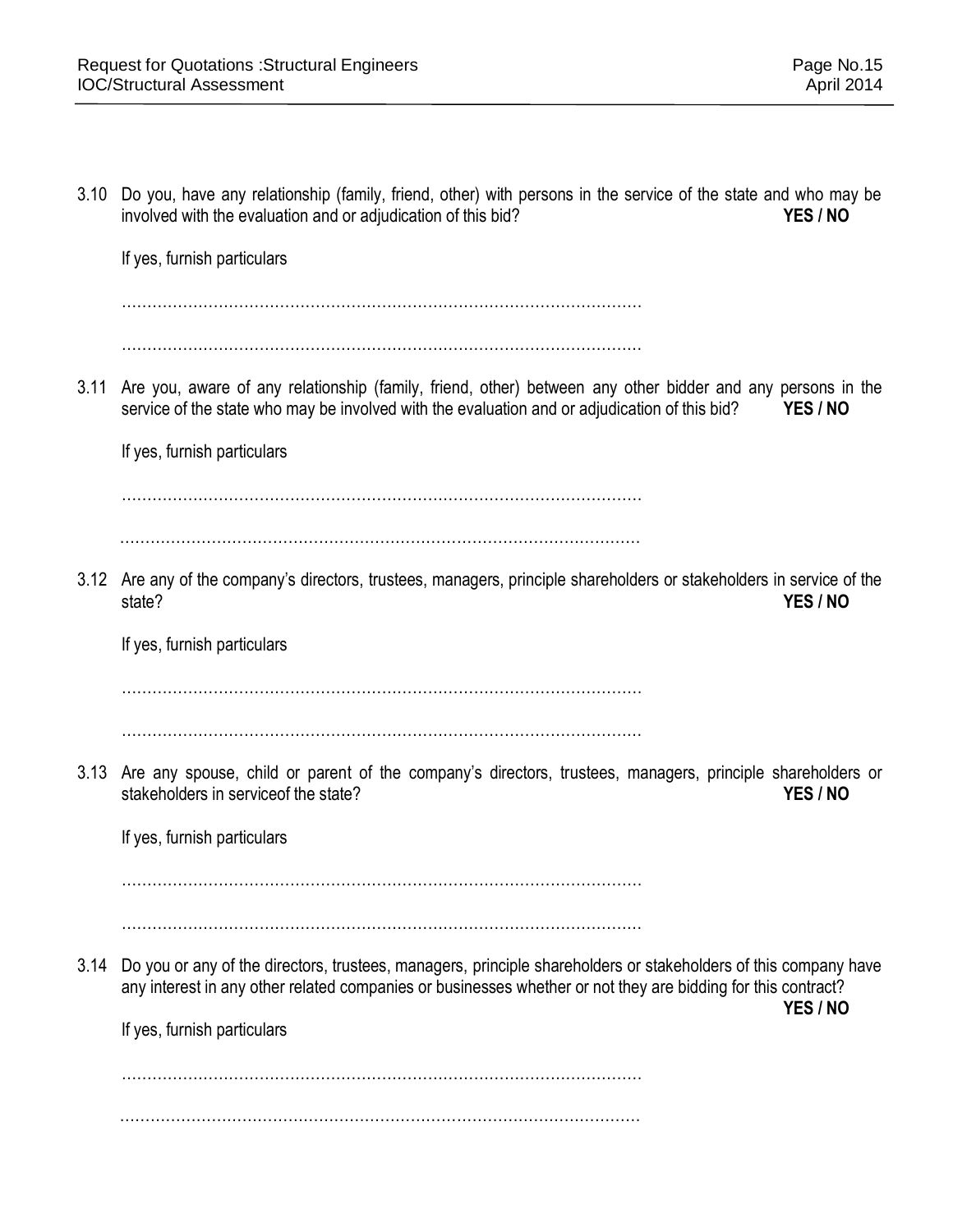#### 4. Full details of directors / trustees / members / shareholders.

| <b>FULL NAME</b> | <b>IDENTITY NUMBER</b> | <b>STATE EMPLOYEE NUMBER</b> |
|------------------|------------------------|------------------------------|
|                  |                        |                              |
|                  |                        |                              |
|                  |                        |                              |
|                  |                        |                              |
|                  |                        |                              |
|                  |                        |                              |
|                  |                        |                              |
|                  |                        |                              |
|                  |                        |                              |

# **CERTIFICATION**

**I, THE UNDERSIGNED (FULL NAME**) …………………………………………………………………...……………………

**CERTIFY THAT THE INFORMATION FURNISHED ON THIS DECLARATION FORM IS TRUE AND CORRECT.** 

# **I ACCEPT THAT, IN ADDITION TO CANCELLATION OF A CONTRACT, ACTION MAY BE TAKEN AGAINST ME SHOULD THIS DECLARATION PROVE TO BE FALSE.**

| Signature                                                                                                                                                                                                                                                                                                                                                                                                                                                                                                                                                                                                       | Position                                                                                                                                    |
|-----------------------------------------------------------------------------------------------------------------------------------------------------------------------------------------------------------------------------------------------------------------------------------------------------------------------------------------------------------------------------------------------------------------------------------------------------------------------------------------------------------------------------------------------------------------------------------------------------------------|---------------------------------------------------------------------------------------------------------------------------------------------|
| Name of Bidder                                                                                                                                                                                                                                                                                                                                                                                                                                                                                                                                                                                                  | Date                                                                                                                                        |
| MSCM Regulations: "in the service of the state" means to be -<br>(a) a member of $-$<br>any municipal council;<br>(i)<br>(ii) any provincial legislature; or<br>(iii) the national Assembly or the national Council of provinces;<br>a member of the board of directors of any municipal entity;<br>(b)<br>an official of any municipality or municipal entity;<br>(C)<br>(d)<br>of the Public Finance Management Act, 1999 (Act No.1 of 1999);<br>a member of the accounting authority of any national or provincial public entity; or<br>(e)<br>an employee of Parliament or a provincial legislature.<br>(f) | an employee of any national or provincial department, national or provincial public entity or constitutional institution within the meaning |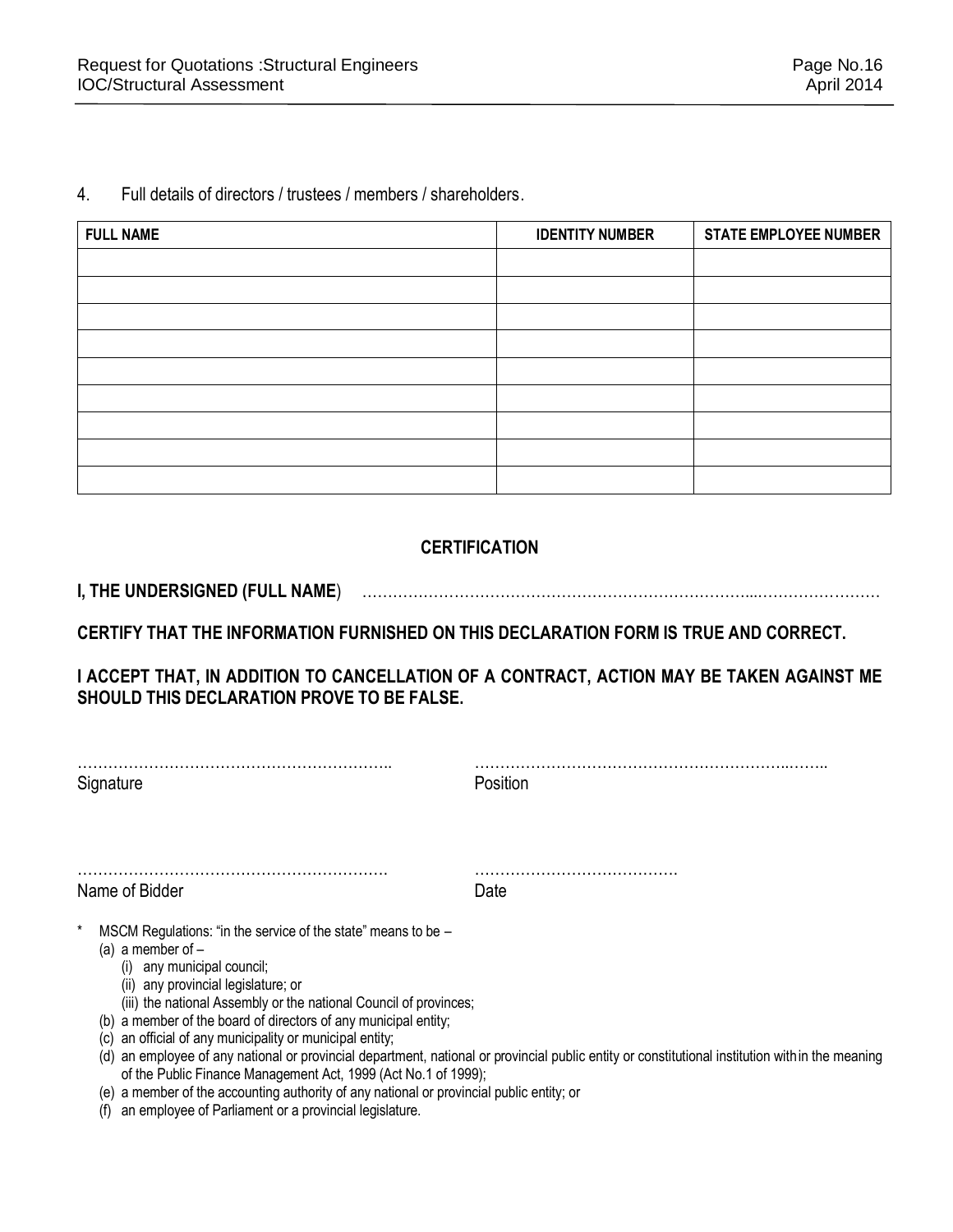\*\* "Stakeholder' means a person who owns shares in the company and is actively involved in the management of the company or business and exercises control over the company.

#### **ANNEXURE C :DECLARATION OF BIDDER'S PAST SUPPLY CHAIN MANAGEMENT PRACTICES**

- 1 This Municipal Bidding Document must form part of all bids invited.
- 2 It serves as a declaration to be used by municipalities and municipal entities in ensuring that when goods and services are being procured, all reasonable steps are taken to combat the abuse of the supply chain management system.
- 3 The bid of any bidder may be rejected if that bidder, or any of its directors have:
	- a. abused the municipality's / municipal entity's supply chain management system or committed any improper conduct in relation to such system;
	- b. been convicted for fraud or corruption during the past five years;
	- c. willfully neglected, reneged on or failed to comply with any government, municipal or other public sector contract during the past five years; or
	- d. been listed in the Register for Tender Defaulters in terms of section 29 of the Prevention and Combating of Corrupt Activities Act (No 12 of 2004).
- 4 In order to give effect to the above, the following questionnaire must be completed and submitted with the bid.

| <b>Item</b><br>4.1 | <b>Question</b><br>Is the bidder or any of its directors listed on the National Treasury's database<br>as a company or person prohibited from doing business with the public<br>sector?<br>(Companies or persons who are listed on this database were informed in<br>writing of this restriction by the National Treasury after the<br>audialterampartemrule was applied).                                                                        | Yes<br>Yes | N <sub>0</sub><br>No. |
|--------------------|---------------------------------------------------------------------------------------------------------------------------------------------------------------------------------------------------------------------------------------------------------------------------------------------------------------------------------------------------------------------------------------------------------------------------------------------------|------------|-----------------------|
| 4.1.1              | If so, furnish particulars:                                                                                                                                                                                                                                                                                                                                                                                                                       |            |                       |
| 4.2                | Is the bidder or any of its directors listed on the Register for Tender Defaulters<br>in terms of section 29 of the Prevention and Combating of Corrupt Activities<br>Act (No 12 of 2004)?<br>(To access this Register enter the National Treasury's website,<br>www.treasury.gov.za, click on the icon "Register for Tender Defaulters"<br>or submit your written request for a hard copy of the Register to<br>facsimile number (012) 3265445). | Yes        | No.                   |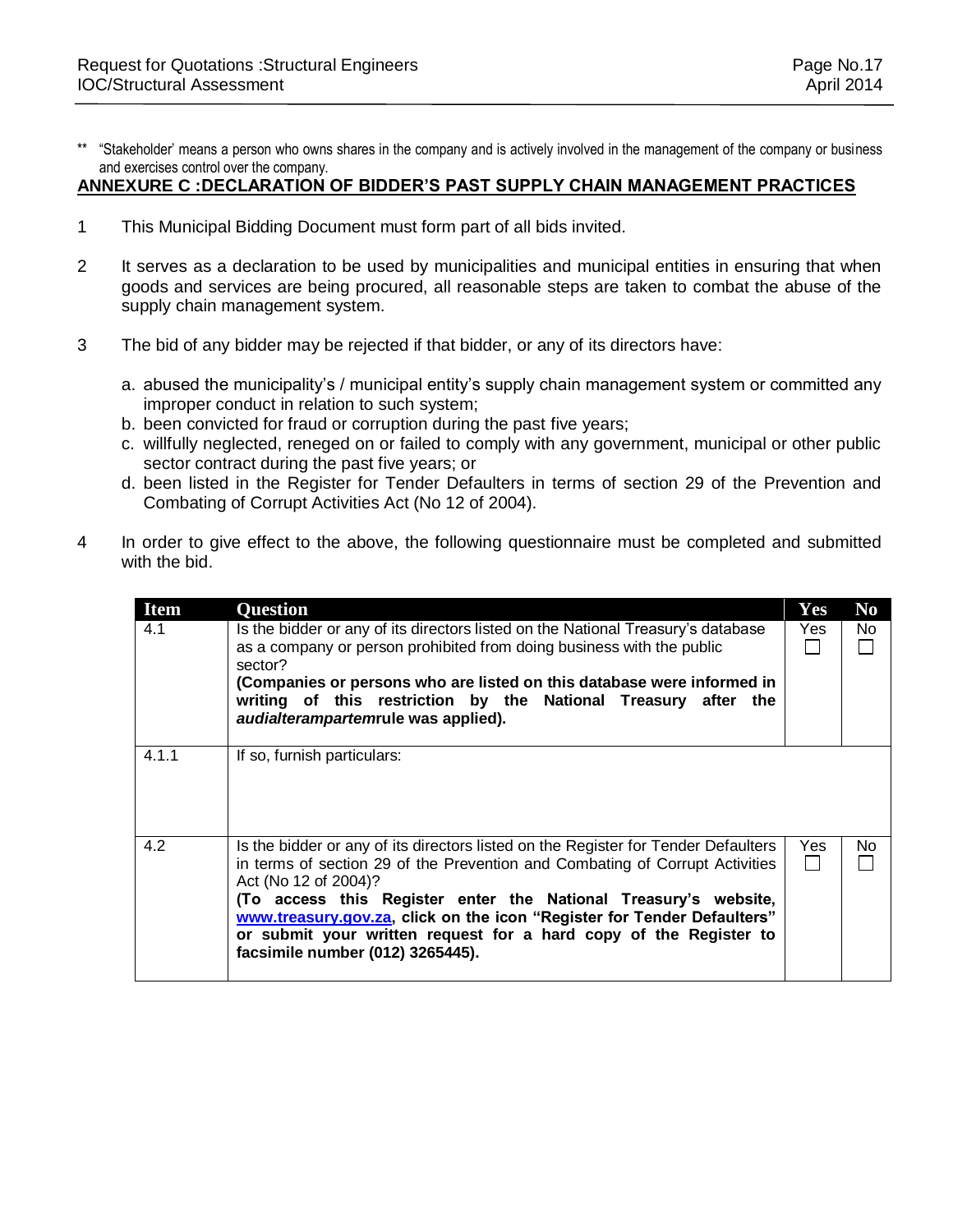| 4.2.1       | If so, furnish particulars:                                                                                                                                                                                                                  |     |                |
|-------------|----------------------------------------------------------------------------------------------------------------------------------------------------------------------------------------------------------------------------------------------|-----|----------------|
|             |                                                                                                                                                                                                                                              |     |                |
|             |                                                                                                                                                                                                                                              |     |                |
| <b>Item</b> | <b>Question</b>                                                                                                                                                                                                                              | Yes | N <sub>0</sub> |
| 4.3         | Was the bidder or any of its directors convicted by a court of law (including a<br>court of law outside the Republic of South Africa) for fraud or corruption during<br>the past five years?                                                 | Yes | No             |
| 4.4         | Does the bidder or any of its directors owe any municipal rates and taxes or<br>municipal charges to the municipality / municipal entity, or to any other<br>municipality / municipal entity, that is in arrears for more than three months? | Yes | No             |
| 4.3.1       | If so, furnish particulars:                                                                                                                                                                                                                  |     |                |
| 4.5         | Was any contract between the bidder and the municipality / municipal entity or                                                                                                                                                               | Yes | No             |
|             | any other organ of state terminated during the past five years on account of<br>failure to perform on or comply with the contract?                                                                                                           |     |                |
| 4.7.1       | If so, furnish particulars:                                                                                                                                                                                                                  |     |                |

# **CERTIFICATION**

# **I, THE UNDERSIGNED (FULL NAME**) …………………………………………………………………...……………………

# **CERTIFY THAT THE INFORMATION FURNISHED ON THIS DECLARATION FORM IS TRUE AND CORRECT.**

# **I ACCEPT THAT, IN ADDITION TO CANCELLATION OF A CONTRACT, ACTION MAY BE TAKEN AGAINST ME SHOULD THIS DECLARATION PROVE TO BE FALSE.**

| Signature      | Position |
|----------------|----------|
|                |          |
|                |          |
| Name of Bidder | Date     |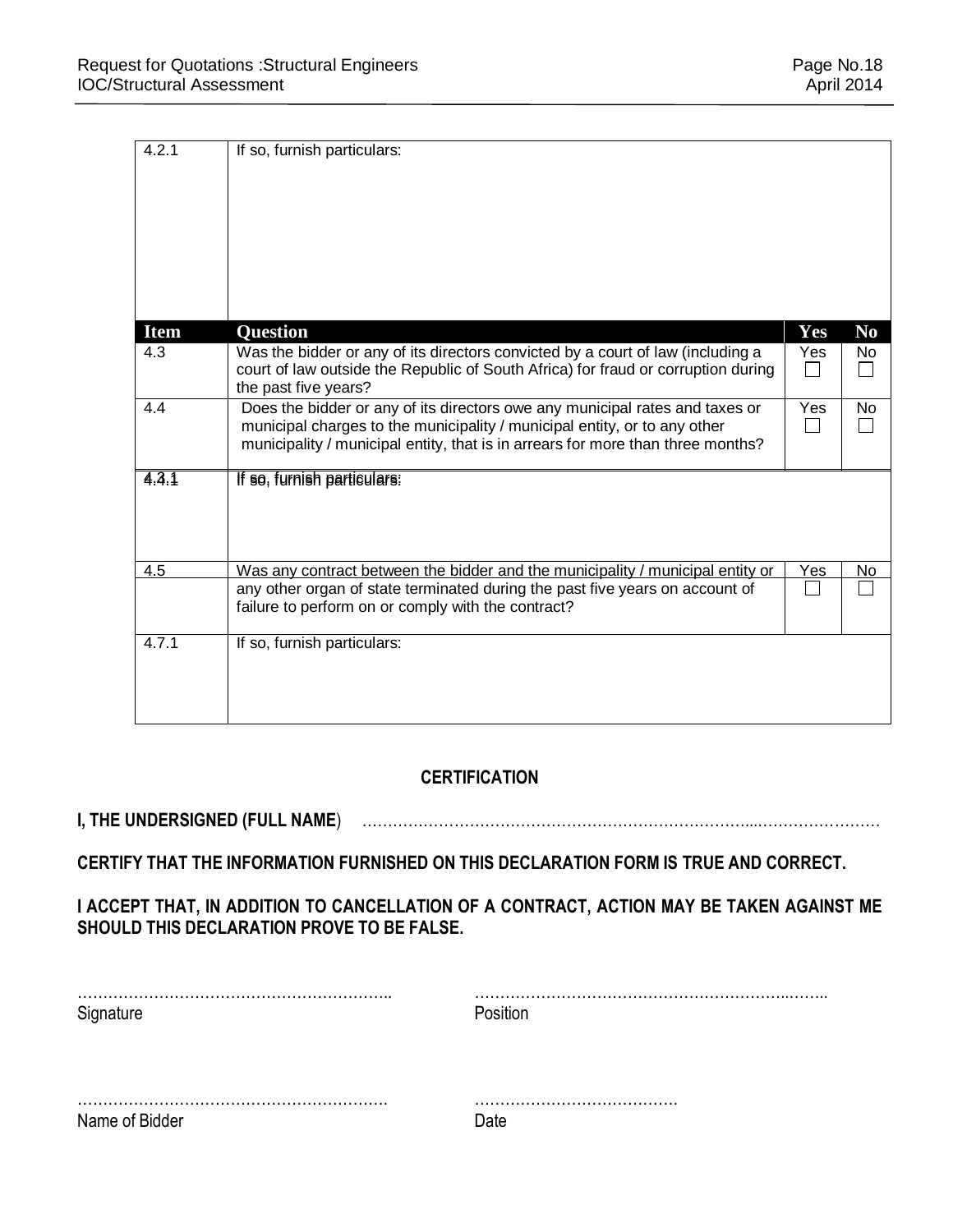# **ANNEXURE D :PARTICULARS OF CONTRACTS AWARDED BY AN ORGAN OF STATE\*\*\* DURING THE LAST 5 YEARS**

| <b>EMPLOYER</b> | <b>CONSULTING</b><br><b>ENGINEER</b> | <b>NATURE OF WORK</b> | <b>VALUE OF</b><br><b>WORK</b> | <b>YEAR</b><br><b>COMPLETED</b> |
|-----------------|--------------------------------------|-----------------------|--------------------------------|---------------------------------|
|                 |                                      |                       |                                |                                 |
|                 |                                      |                       |                                |                                 |
|                 |                                      |                       |                                |                                 |
|                 |                                      |                       |                                |                                 |
|                 |                                      |                       |                                |                                 |
|                 |                                      |                       |                                |                                 |
|                 |                                      |                       |                                |                                 |
|                 |                                      |                       |                                |                                 |
|                 |                                      |                       |                                |                                 |
|                 |                                      |                       |                                |                                 |
|                 |                                      |                       |                                |                                 |
|                 |                                      |                       |                                |                                 |
|                 |                                      |                       |                                |                                 |
|                 |                                      |                       |                                |                                 |
|                 |                                      |                       |                                |                                 |
|                 |                                      |                       |                                |                                 |
|                 |                                      |                       |                                |                                 |

(In the event of insufficient space, kindly attach documentation)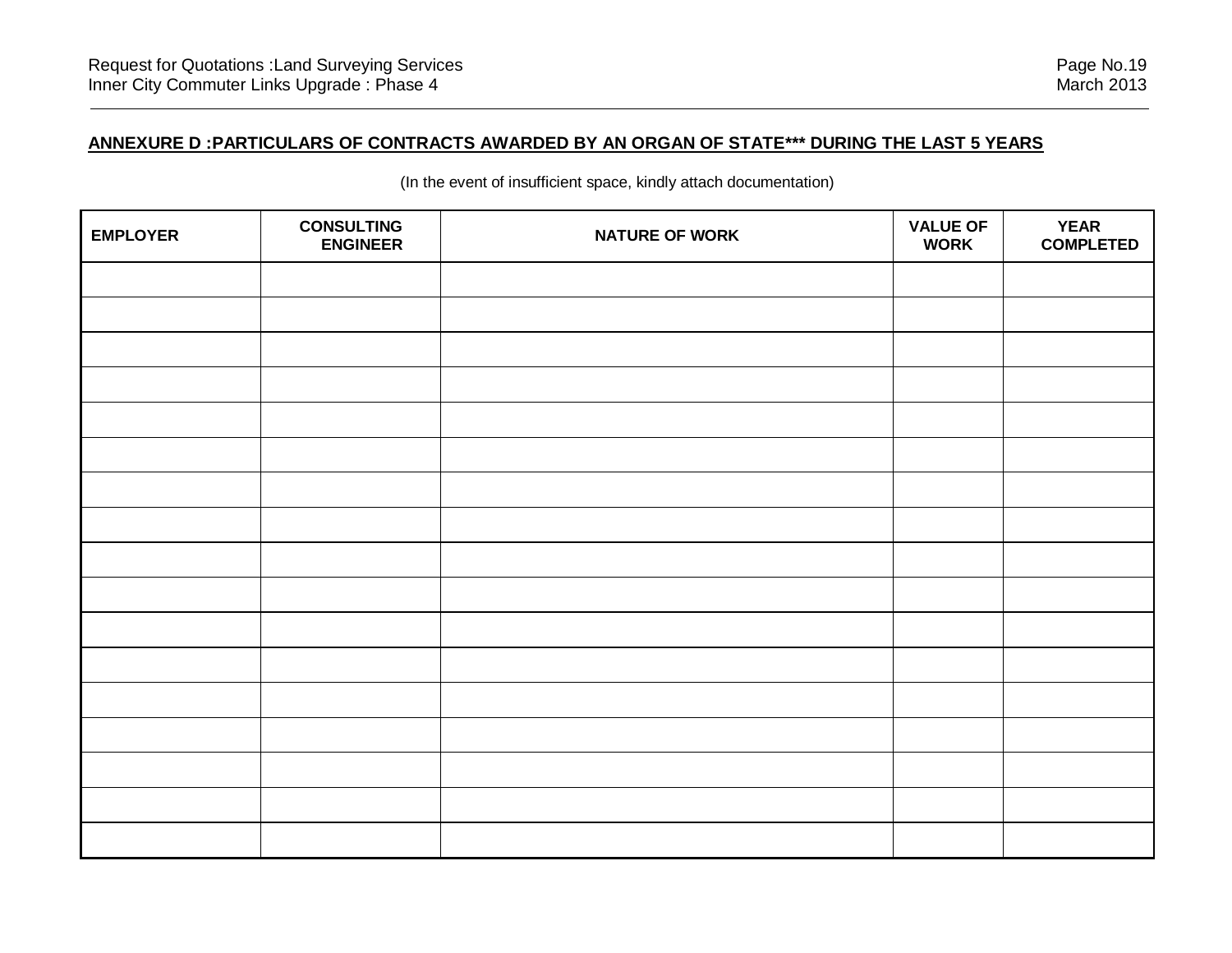# ANNEXURE D :PARTICULARS OF CONTRACTS AWARDED BY AN ORGAN OF STATE\*\*\* DURING THE LAST 5 YEARS cont.

| <b>EMPLOYER</b> | <b>CONSULTING</b><br><b>ENGINEER</b> | <b>NATURE OF WORK</b> | <b>VALUE OF</b><br><b>WORK</b> | <b>YEAR</b><br><b>COMPLETED</b> |
|-----------------|--------------------------------------|-----------------------|--------------------------------|---------------------------------|
|                 |                                      |                       |                                |                                 |
|                 |                                      |                       |                                |                                 |
|                 |                                      |                       |                                |                                 |
|                 |                                      |                       |                                |                                 |
|                 |                                      |                       |                                |                                 |
|                 |                                      |                       |                                |                                 |
|                 |                                      |                       |                                |                                 |

**\*\*\* Organ of State means-**

- a) a national or provincial department:
- b) a municipality;
- c) a constitutional institution defined in the Public Finance Management Act, 1999 (Act No. 1 of 1999);
- d) Parliament;
- e) a provincial legislature;
- ◆ f) any other institution or category of institutions included in the definition of "organ of state" in section 239 of the Constitution and recognised by the [Minister](javascript:void(0);) by notice in the *Government Gazette* as an institution or category of institutions to which [this Acta](javascript:void(0);)pplies

| ∵nnature                                                     | Position |
|--------------------------------------------------------------|----------|
| (of person authorised to sign on behalf of the organisation) |          |

……………………………………………………. ………………………………….

Name of Bidder **Date**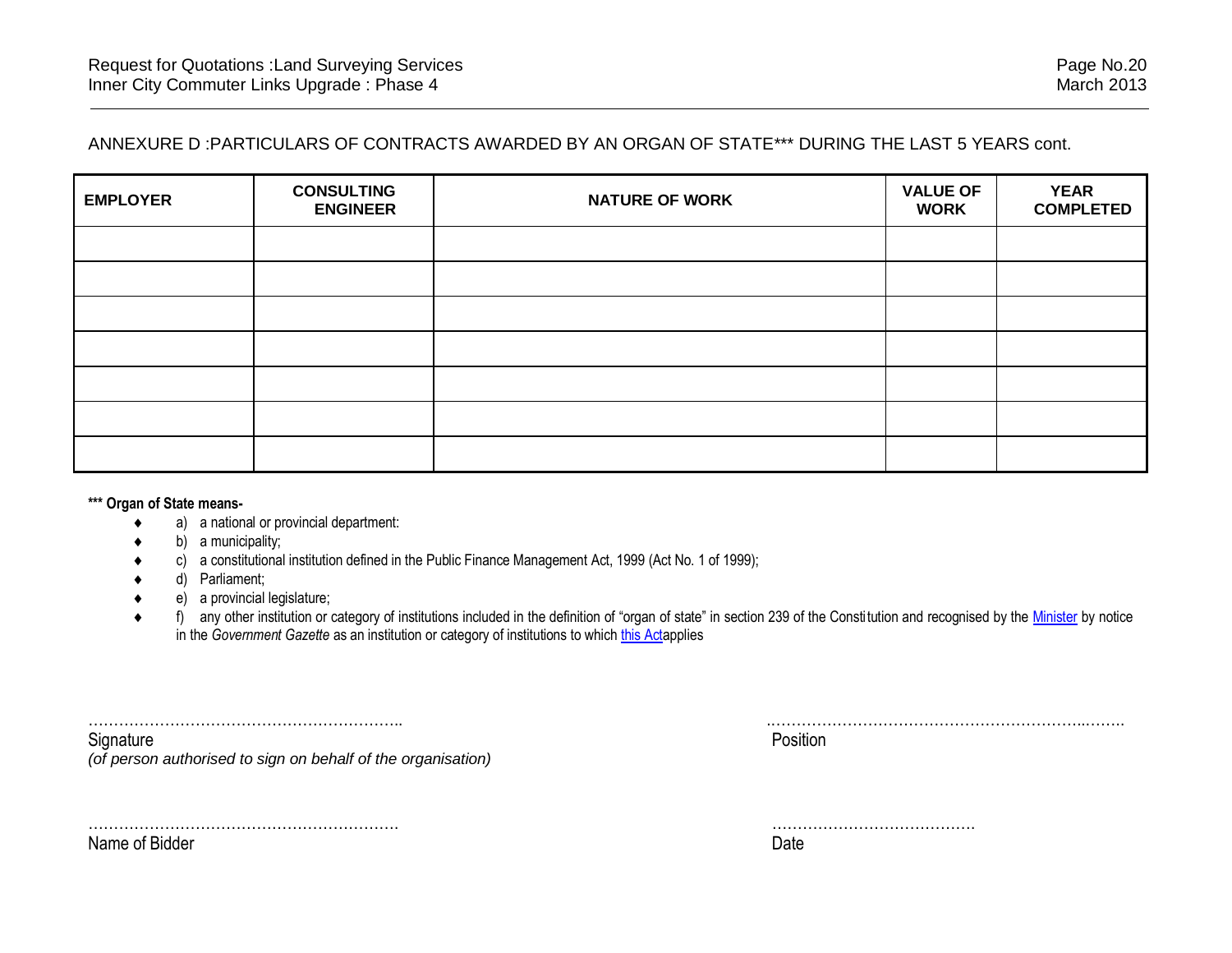### **ANNEXURE E : CERTIFICATE OF INDEPENDENT BID DETERMINATION**

I, the undersigned, in submitting the accompanying bid:

*Occupational Health and Safety services for Phase 3 of the Westgate Station Precinct Upgrade Project*

in response to the invitation for the bid made by:

#### *Johannesburg Development Agency*

do hereby make the following statements that I certify to be true and complete in every respect:

I certify, on behalf of:

(Name of Bidder)

\_\_\_\_\_\_\_\_\_\_\_\_\_\_\_\_\_\_\_\_\_\_\_\_\_\_\_\_\_\_\_\_\_\_\_\_\_\_\_\_\_\_\_\_\_\_\_\_\_\_\_\_\_\_\_\_\_\_\_\_\_\_\_\_\_\_\_\_\_\_\_\_\_\_\_\_\_\_\_\_\_that:

- 1. I have read and I understand the contents of this Certificate;
- 2. I understand that the accompanying bid will be disqualified if this Certificate is found not to be true and complete in every respect;
- 3. I am authorized by the bidder to sign this Certificate, and to submit the accompanying bid, on behalf of the bidder;
- 4. Each person whose signature appears on the accompanying bid has been authorized by the bidder to determine the terms of, and to sign, the bid, on behalf of the bidder;
- 5. For the purposes of this Certificate and the accompanying bid, I understand that the word "competitor" shall include any individual or organization, other than the bidder, whether or not affiliated with the bidder, who:
	- (a) has been requested to submit a bid in response to this bid invitation;
	- (b) could potentially submit a bid in response to this bid invitation, based on their qualifications, abilities or experience; and
	- (c) provides the same goods and services as the bidder and/or is in the same line of business as the bidder
- 6. The bidder has arrived at the accompanying bid independently from, and without consultation, communication, agreement or arrangement with any competitor. However communication between partners in a joint venture or consortium will not be construed as collusive bidding.
- 7. In particular, without limiting the generality of paragraph 6 above, there has been no consultation, communication, agreement or arrangement with any competitor regarding:
	- (a) prices;
	- (b) geographical area where product or service will be rendered (market allocation);
	- (c) methods, factors or formulas used to calculate prices;
	- (d) the intention or decision to submit or not to submit a bid;